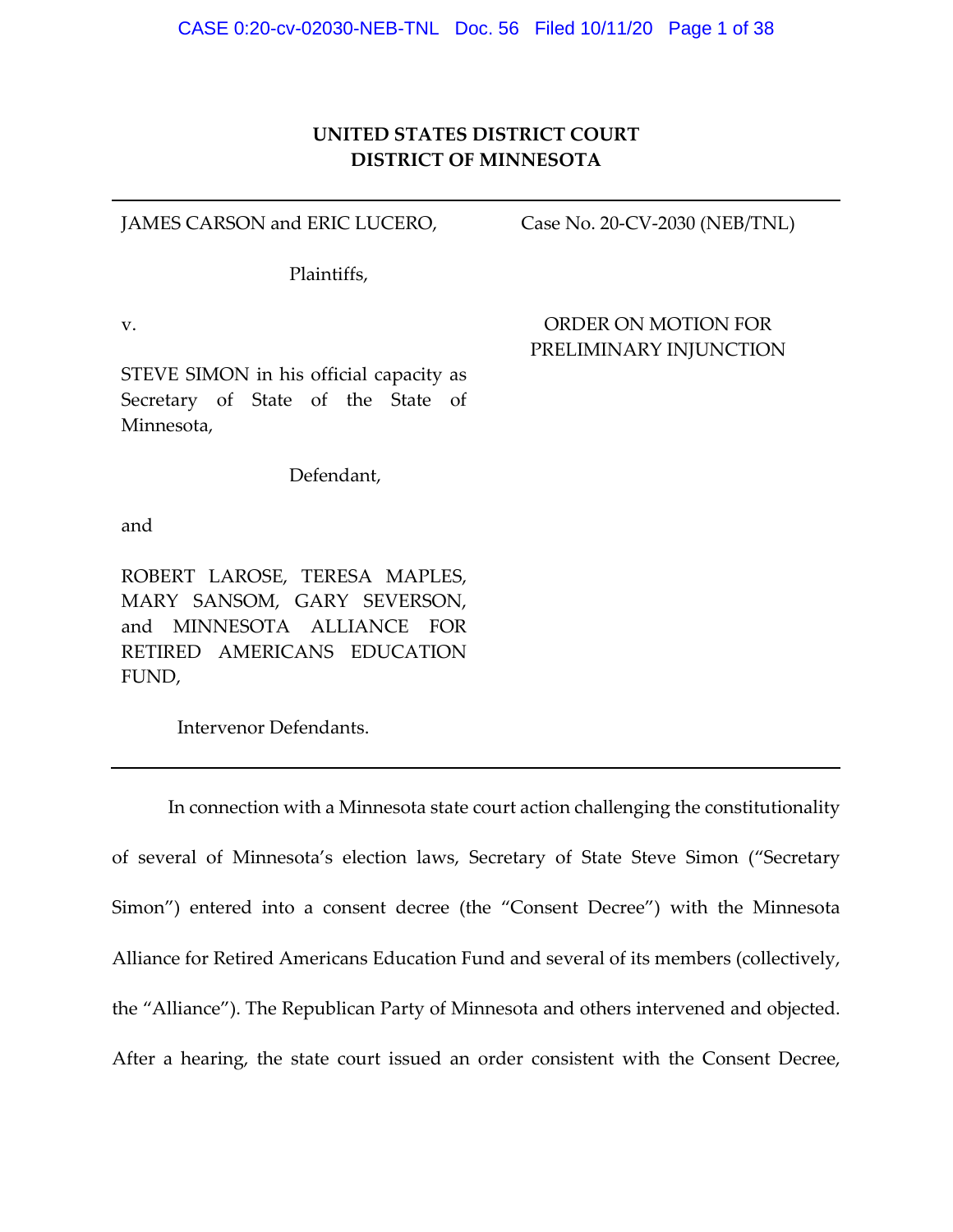#### CASE 0:20-cv-02030-NEB-TNL Doc. 56 Filed 10/11/20 Page 2 of 38

ordering Secretary Simon not to enforce Minnesota's statutorily‐mandated absentee ballot receipt deadline of 8:00 p.m. on Election Day, November 3, 2020. Instead, the court ordered Secretary Simon to count ballots that are postmarked by November 3, so long as election officials receive them within a week of Election Day.

Plaintiffs James Carson and Eric Lucero are certified nominees of the Republican Party to be presidential electors in the 2020 United States Presidential Election (the "Electors"). The Electors now bring suit in this Court against Secretary Simon, alleging that the Consent Decree and the state court's order confirming it are unconstitutional. The Electors move the Court for a preliminary injunction to enjoin enforcement of the state-court order. For the reasons that follow, the Court determines that the Electors lack standing and denies the motion for preliminary injunction.

#### **BACKGROUND**

#### **I. The COVID‐19 Pandemic**

COVID‐19 is a highly infectious respiratory disease that has caused a global pandemic and killed over 210,000 Americans and 2,100 Minnesotans. *See generally* CDC, *Coronavirus (COVID‐19)*, https://www.cdc.gov/coronavirus/2019‐ncov/index.html (last accessed Oct. 8, 2020); Minn. Dep't of Health, *Situation Update for COVID‐19*, https://www.health.state.mn.us/diseases/coronavirus/situation.html (last accessed Oct. 8, 2020); (ECF No. 14, Ex. C at 2–4 ("Consent Decree Order").) In response to COVID‐ 19, Minnesota Governor Tim Walz has issued a series of emergency executive orders in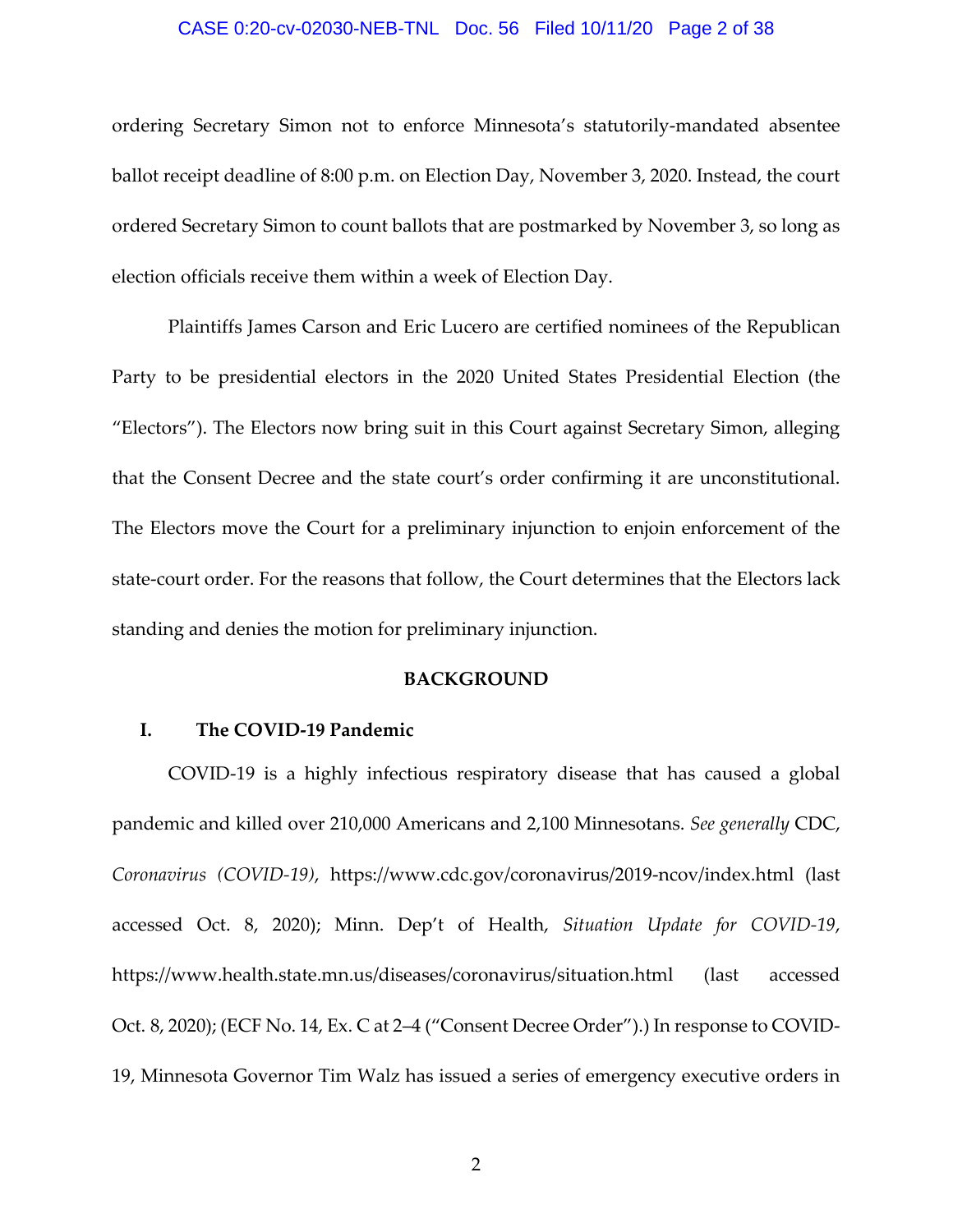#### CASE 0:20-cv-02030-NEB-TNL Doc. 56 Filed 10/11/20 Page 3 of 38

an attempt to combat the spread of the virus throughout the state. *E.g.,* Emergency Exec. Orders 20‐01, 20‐20, 20‐33, 20‐48, 20‐56, 20‐74, 20‐78, 20‐81, 20‐89, available at https://mn.gov/governor/news/executiveorders.jsp. These orders include directives for Minnesotans to stay home, limit social gatherings, wear masks in public spaces, and reduce capacity for indoor events. Emergency Exec. Orders 20‐20, 20‐56, 20‐81. Both the pandemic and these restrictions necessarily impact Minnesotans' ability to vote at the polls on Election Day.

#### **II. Federal Law Governing Elections**

The Electors' claims are based in part on Article II of the Constitution, which grants state legislatures the authority to determine how to select presidential electors. The "Electors Clause" provides that "[e]ach State shall appoint, in such Manner as the Legislature thereof may direct, a Number of [Presidential] Electors . . . ." U.S. Const. art. II, § 1, cl. 2. Article I has a corresponding provision for the selection of Senators and Representatives, the "Elections Clause," which provides that the "Times, Places and Manner of holding Elections for Senators and Representatives, shall be prescribed in each State by the Legislature thereof; but the Congress may at any time by Law make or alter such Regulations." U.S. Const. art. I § 4, cl. 1. The Electors Clause and Elections Clause have "considerable similarity," and interpretations of one clause may inform the other. *Ariz. State Leg. v. Ariz. Indep. Redistricting Comm'n*, 576 U.S. 787, 839 (2015) (Roberts, C.J., dissenting); *see Donald J. Trump for President, Inc. v. Bullock*, No. CV 20‐66‐H‐DLC, 2020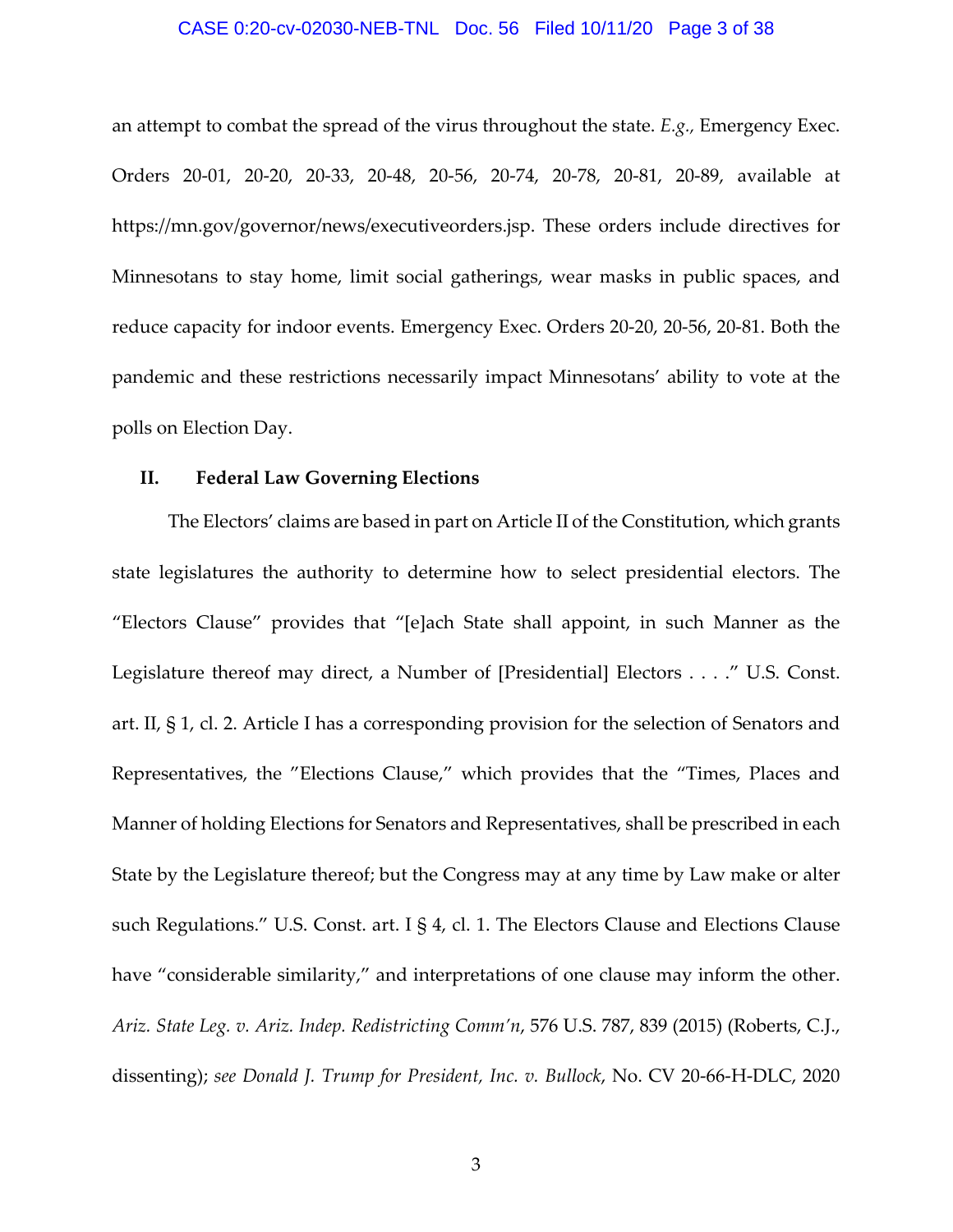#### CASE 0:20-cv-02030-NEB-TNL Doc. 56 Filed 10/11/20 Page 4 of 38

WL 5810556, at \*11 (D. Mont. Sept. 30, 2020) (finding that the term "Legislature" has the same meaning in both clauses).

The Elections Clause gives a state legislature authority to involve other state actors, including members of the state's executive branch, in setting the times, places, and manner of elections. U.S. Const. art. I § 4, cl. 1; *Ariz. State Leg*., 576 U.S. at 816–18. The phrase "the Legislature thereof" in this clause does not refer exclusively to the legislature; rather, it refers to the ordinary "lawmaking processes of a state." *Corman v. Torres*, 287 F. Supp. 3d 558, 573 (M.D. Pa. 2018) (three‐judge panel) (citing *Ariz. State Leg*., 576 U.S. at 816–18).

The Electors Clause similarly gives a state legislature discretion in prescribing the process for selecting presidential electors. *McPherson v. Blacker*, 146 U.S. 1, 25–26 (1892). Under this clause, each state must appoint electors "in such Manner as the Legislature thereof may direct." U.S. Const. art. II, § 1, cl. 2. The words "in such Manner as the Legislature thereof may direct" do not mean that the legislature itself must select the electors for a given election; rather, they mean that the legislature has the sole authority to prescribe the process through which the state selects those electors. *Id.*; *McPherson*, 146 U.S. at 25 (citing U.S. Const. art. II, § 1, cl. 2). The legislature may (1) delegate the authority to select electors to the public at large, (2) delegate the authority to the executive, or (3) prescribe a different procedure entirely. *Id.* at 25–26. The Electors Clause operates only to ensure that the legislature determines how the electors are selected. *Id.*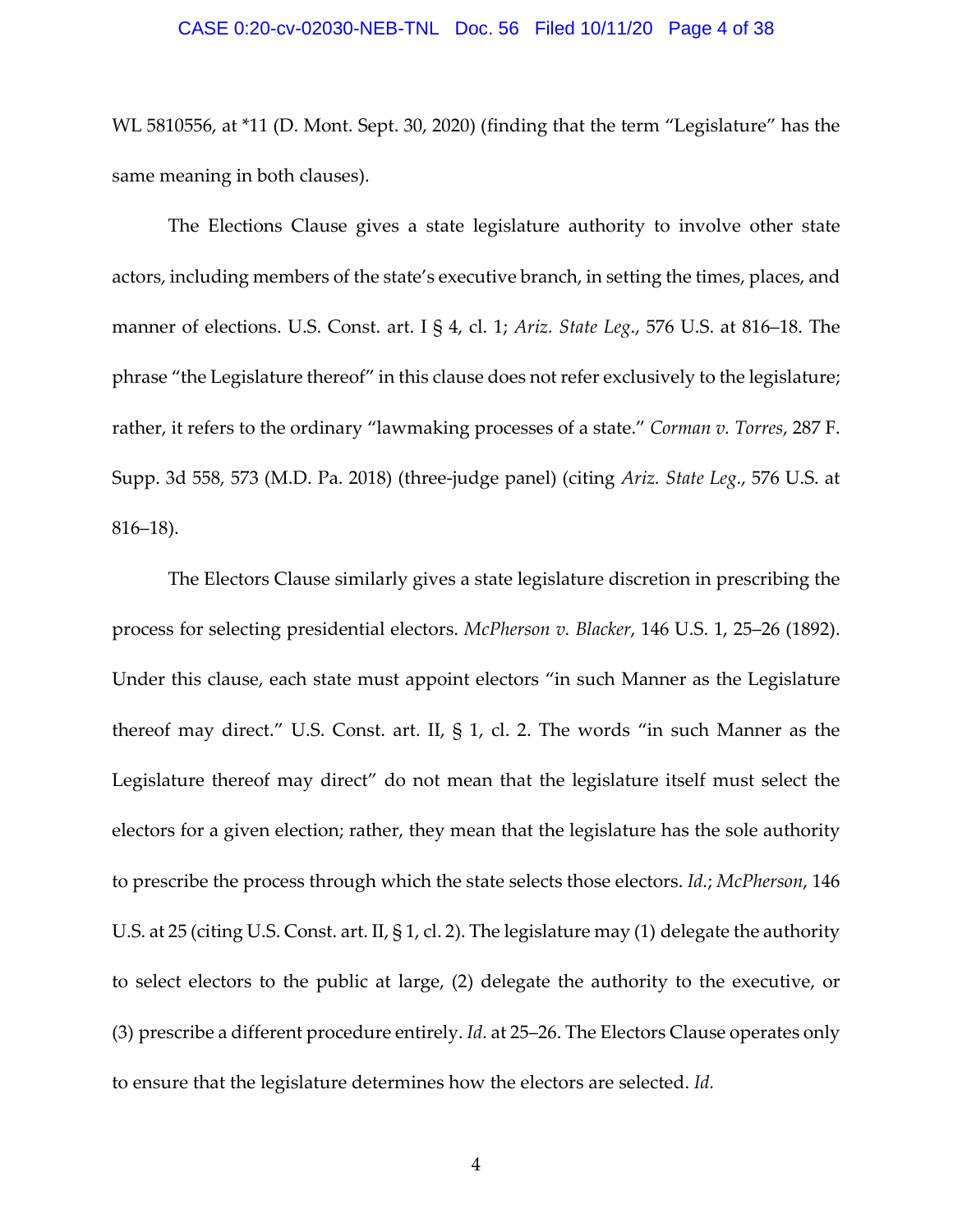#### CASE 0:20-cv-02030-NEB-TNL Doc. 56 Filed 10/11/20 Page 5 of 38

The Electors also raise a claim under federal law governing the date of a presidential election. Under the Constitution, Congress has the power to set the date on which the presidential election occurs; that day must be the same throughout the country. U.S. Const. art. II, § 1, cl. 4. Congress used that power to set "the Tuesday next after the first Monday in November" as the date for selecting presidential electors. 3 U.S.C. § 1. This year, Election Day falls on November 3. Once selected, the presidential electors meet on "the first Monday after the second Wednesday in December." 3 U.S.C. § 7. This year, that date is December 14. Congress has also provided that it must generally accept the votes of electors selected and certified by six days prior to the meeting of the Electoral College—often called the "safe harbor." 3 U.S.C. § 5. Essentially, under the safe harbor, so long as a state certifies its election results by six days before the meeting of the Electoral College—this year, by December 8—Congress must almost always accept those electors' votes.<sup>1</sup>

## **III. Minnesota Election Laws, the Secretary of State's Authority to Issue Rules for Elections, and Minnesota's Counting Procedures**

Minnesota has a no‐excuse absentee voting system, which permits any eligible voter to vote absentee for any reason. Minn. Stat. § 203B.02 subd. 1. Absentee voting begins 46 days before Election Day; in 2020, that date was September 18. Minn. Stat. § 203B.081 subd. 1. A voter seeking to vote absentee may request a ballot at any time up

<sup>&</sup>lt;sup>1</sup> Congress may decline to accept votes that are not "regularly given by electors" so long as both Houses agree to do so. 3 U.S.C. § 15.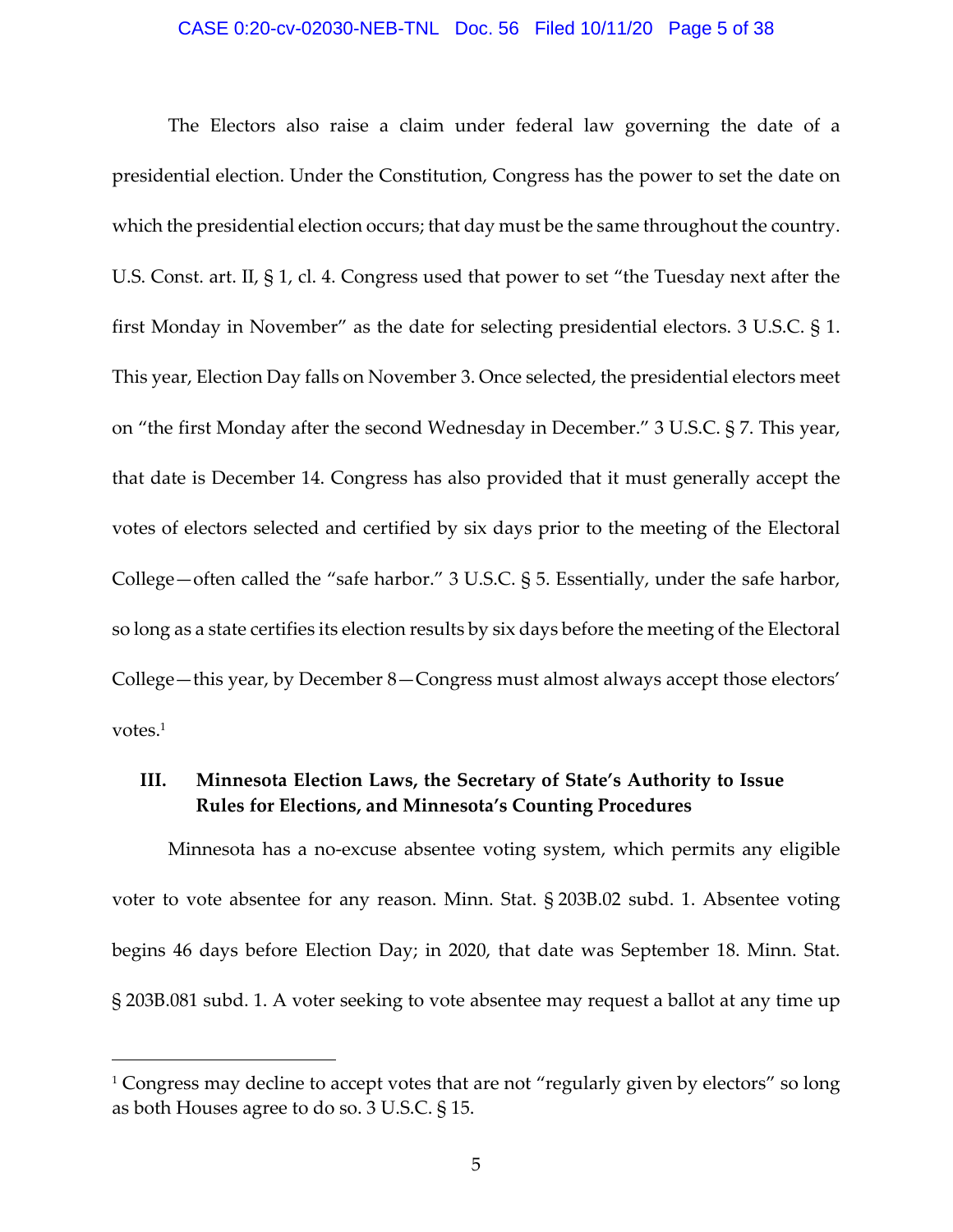#### CASE 0:20-cv-02030-NEB-TNL Doc. 56 Filed 10/11/20 Page 6 of 38

to the day before Election Day and local election officials are responsible for providing ballots to those voters. Minn. Stat. §§ 203B.04–.07.

By Minnesota statute, to be counted, an absentee ballot must reach election officials by either 3:00 p.m. (for hand‐delivered ballots) or 8:00 p.m. (for mail‐delivered ballots) on Election Day (the "Receipt Deadline"). Minn. Stat. § 203B.08 subd. 3; Minn. R. 8210.2200 subp. 1. Ballots received after the Receipt Deadline are marked as "late" and cannot be counted. Minn. Stat. § 203B.08 subd. 3. Many other states have similar Receipt Deadlines,<sup>2</sup> which differ from Postmark Deadlines, where ballots are counted if they are postmarked by Election Day but received afterwards.3The difference between these two absentee‐ballot counting deadlines—and which one Minnesota will follow—is the crux of this case.

What happens when an absentee ballot is received is not the subject of much dispute. Minnesota law sets out a specific procedure for accepting, rejecting, and

<sup>2</sup> *See, e.g.*, Ariz. Rev. Stat. § 16‐547(C) ("In order to be valid and counted, the ballot . . . must be delivered . . . no later than 7:00 p.m. on election day."); Colo. Rev. Stat. § 1‐7.5‐ 107(4)(b)(II) ("All envelopes containing mail ballots must be in the hands of the county clerk . . . no later than 7 p.m. on the day of the election.").

<sup>3</sup> *See, e.g.*, Alaska Stat. § 15.20.081(e) ("[T]he ballot may not be counted unless it is received by the close of business on the 10th day after the election. If the ballot is postmarked, it must be postmarked on or before election day."); D.C. Code § 1‐1001.05(a)(10A) (stating that the D.C. Board of Elections must accept "absentee ballots postmarked . . . on or before the day of the election, and received by the Board no later than the 7th day after the election") (also amended to allow for the 10th day after the election in 2020).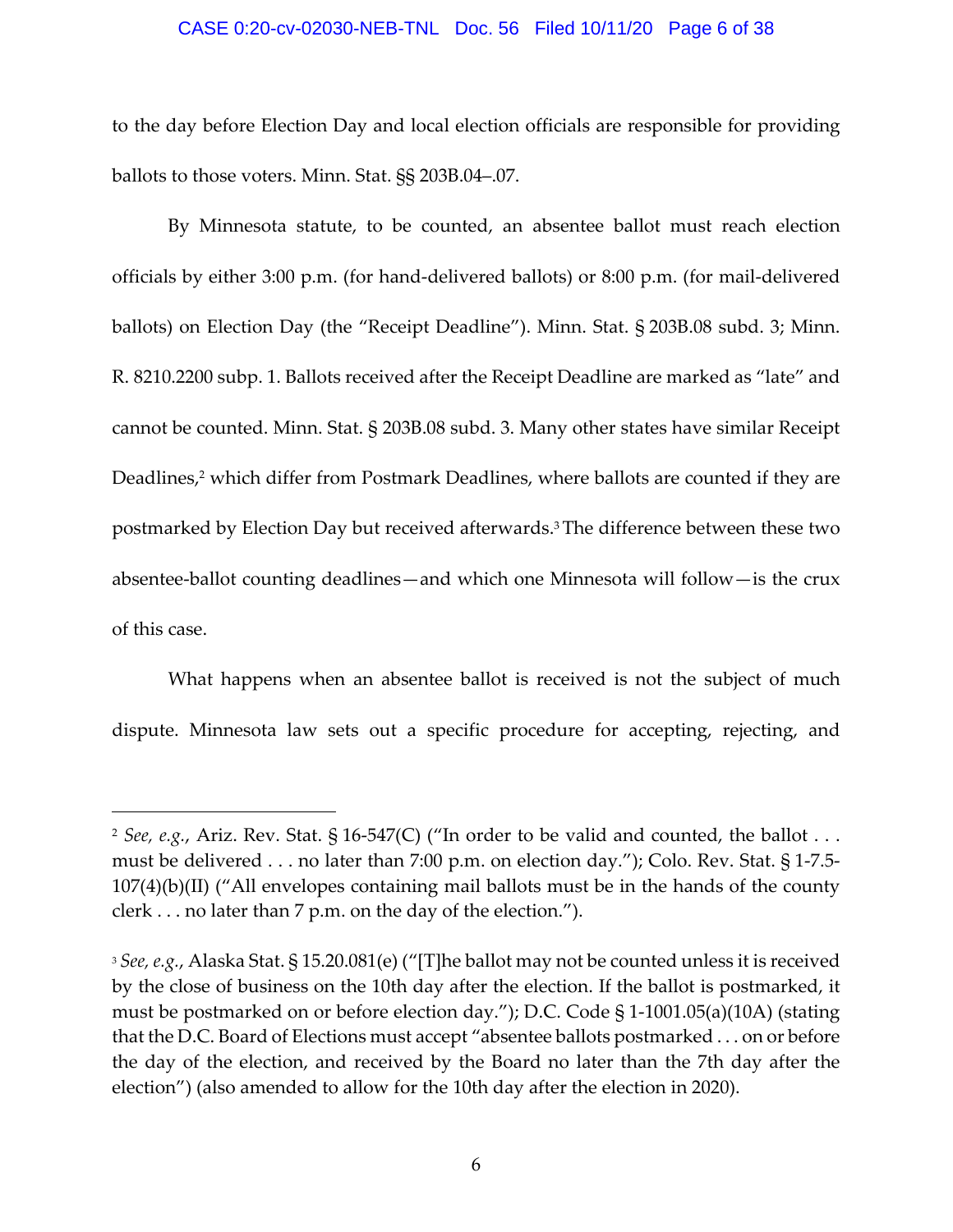#### CASE 0:20-cv-02030-NEB-TNL Doc. 56 Filed 10/11/20 Page 7 of 38

counting absentee ballots. Minn. Stat. § 203B.121. Each county has a ballot board that is responsible for either accepting or rejecting each absentee ballot. *Id.* subds. 1, 2. Upon receipt of an absentee ballot, the ballot board decides, based on several criteria, whether to accept or reject the ballot.<sup>4</sup> *Id.* subd. 2. Generally, the ballot board begins to process "accepted" absentee ballots one week before the election (the "Processing Window"). *Id.* subd. 4. 2020 brings a different circumstance, and so Minnesota enacted special legislation extending the Processing Window to two weeks before Election Day. 2020 Minn. Sess. Law Serv. ch. 77 § 1 subd. 3 (altering certain Minnesota election laws for 2020 only). After the close of business two weeks before an election, a voter whose ballot the ballot board has accepted may not cast another ballot. *Id.* On each day during the Processing Window, the ballot board places absentee ballots in the ballot box to be counted separately from ballots cast in person. Minn. Stat. § 203B.121 subds. 4, 5. Once all absentee ballots have been received and counted, the tallies are added to the returns from in‐person votes. *Id.* subd. 5(b).

After that process is complete, the final tallies are reported to a canvassing board. Minn. Stat. §§ 204C.19, 204C.31 subd. 3. There is one canvassing board for each county in Minnesota and one statewide canvassing board. Minn. Stat. § 204C.31 subds. 1, 2. The county canvassing boards meet to certify each county's election results between three and

<sup>4</sup> Depending on the proximity to Election Day, the ballot board must take certain steps to contact a voter whose absentee ballot it rejects and offer the voter the opportunity to correct any errors. Minn. Stat. § 203B.121 subd. 2(c).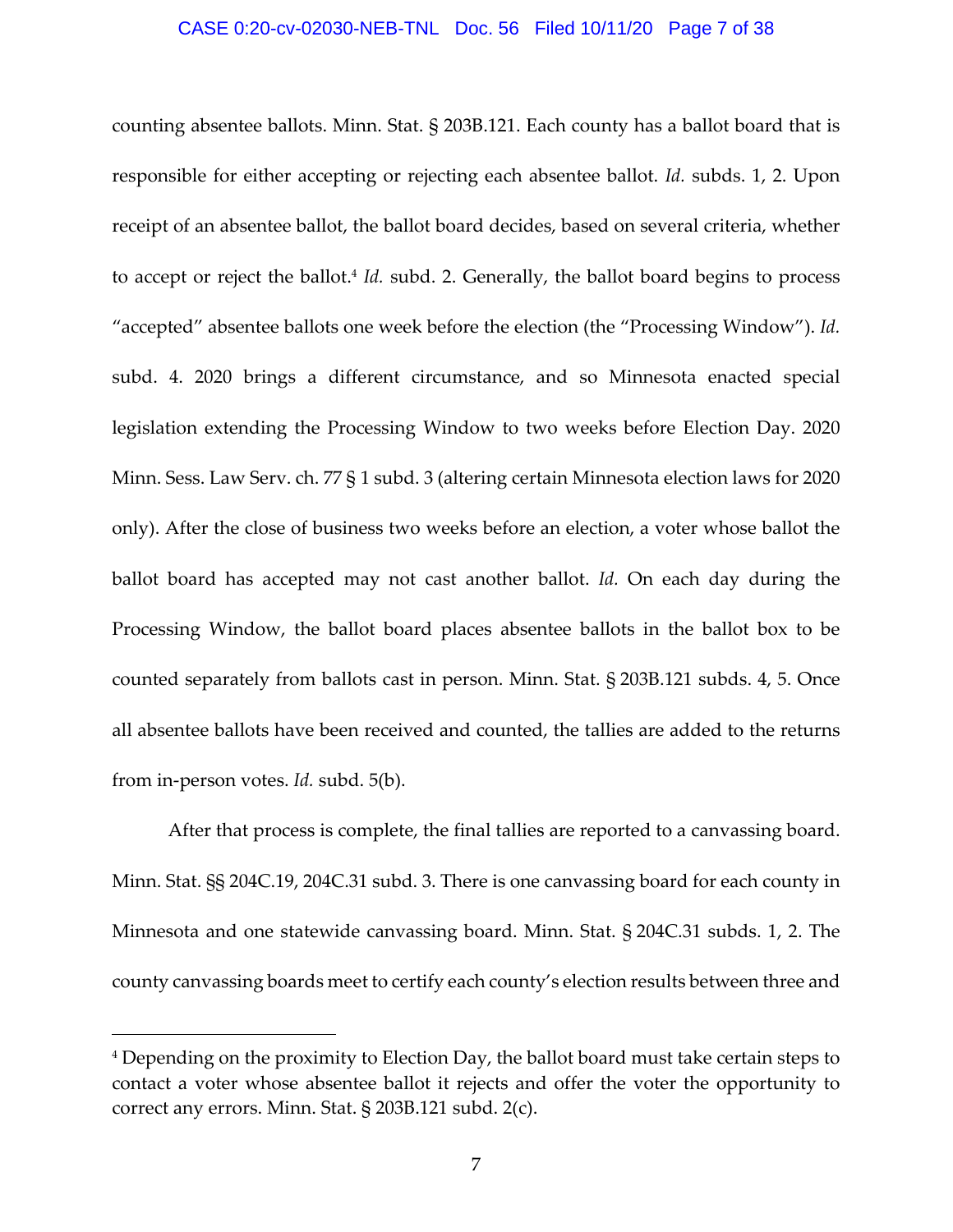#### CASE 0:20-cv-02030-NEB-TNL Doc. 56 Filed 10/11/20 Page 8 of 38

ten days following Election Day. Minn. Stat. § 204C.33 subd. 1. The county boards then transmit those certifications to the secretary of state. *Id.* On the third Tuesday following Election Day, the state canvassing board meets to certify the results from each county board; this year, that day is November 24. *Id.* subd. 3. The state canvassing board then has three days to certify the statewide results of the election. *Id.*

In a presidential election, these results are used to select the state's electors for the Electoral College. Minn. Stat. §§ 208.02, 208.03, 208.05. The electors chosen by the party that receives the most votes must cast their electoral votes for their party's nominee. Minn. Stat. § 208.43. If an elector fails to vote as required, he or she vacates the office of elector, and the secretary of state follows a statutory procedure to choose an alternate to fill the vacant seat. Minn. Stat. §§ 208.45, 208.46.

The processes described above are, for the most part, statutory. These same statutes give the secretary of state, as Minnesota's chief election official, duties and responsibilities. *See, e.g.*, Minn. Stat. § 204B.27 (describing multiple election‐related responsibilities of the secretary of state); *see also Clark v. Pawlenty*, 755 N.W.2d 293, 299 (Minn. 2008); Minn. Const. art. VII, § 8. For example, the legislature has delegated to the secretary of state the authority to prescribe rules for the receipt of absentee ballots in addition to those the legislature has specified. Minn. Stat. § 203B.08 subd. 4. And in cases where provisions of Minnesota's election laws cannot be implemented "as a result of an order of a state or federal court," the legislature has directed that the secretary of state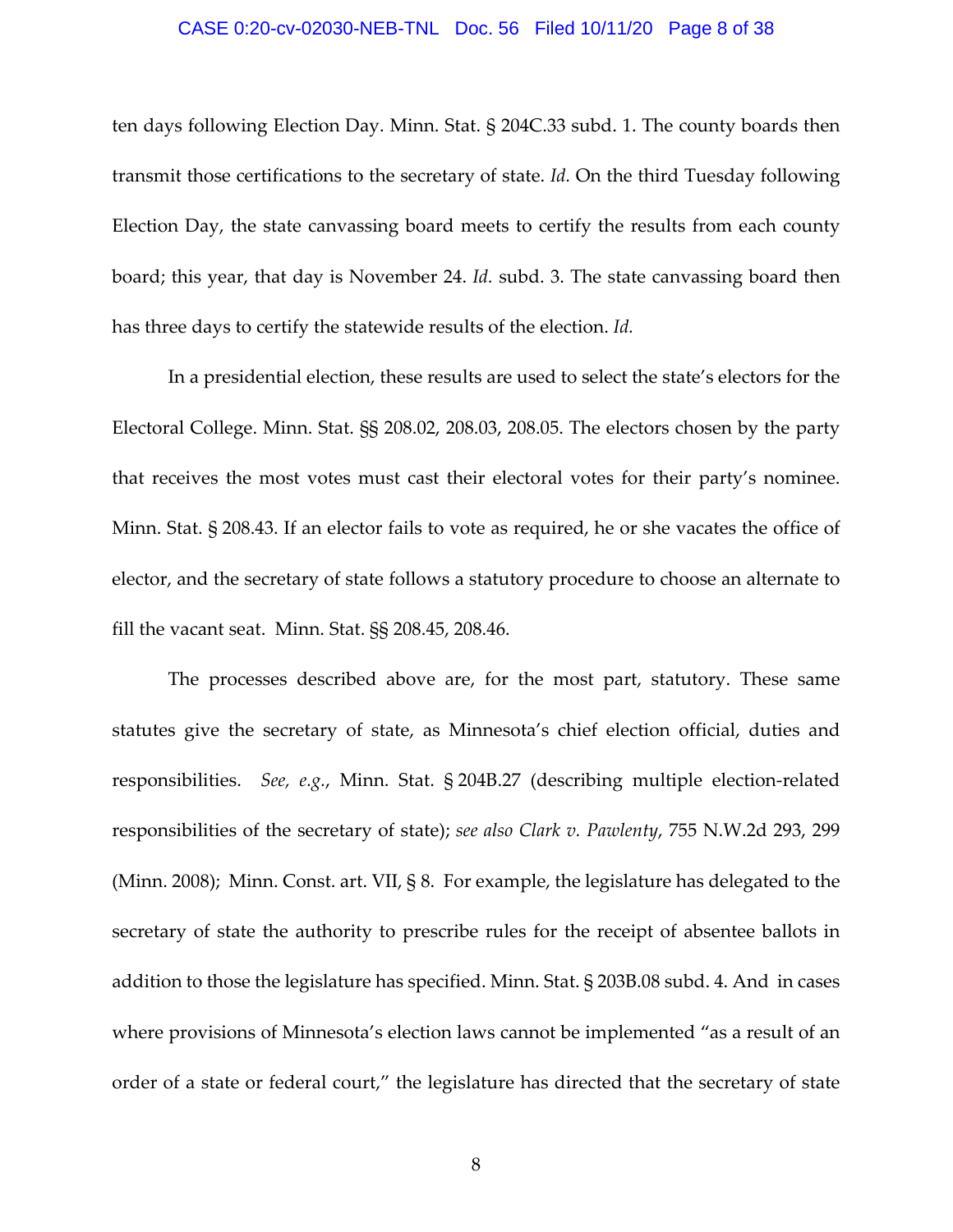"shall adopt alternative election procedures to permit the administration of any election affected by the order. The procedures may include the voting and handling of ballots cast after 8:00 p.m. as a result of a state or federal court order." Minn. Stat. § 204B.47.

# **IV. The State Court Proceedings and Resulting Changes to Election Proceedings**

On May 13, 2020, the Alliance<sup>5</sup> sued Secretary Simon to enjoin enforcement of the

Receipt Deadline.6 *LaRose v. Simon*, No. 62‐CV‐20‐3149 (Minn. Dist. Ct. 2020) ("*LaRose*").

In *LaRose*, the Alliance alleged that the Receipt Deadline is unconstitutional because it

"disenfranchises thousands of voters" who timely mail their ballots, but whose ballots

are not received by election officials by the Receipt Deadline.7 (ECF No. 14, Ex. A ("*LaRose*

Compl.") ¶ 7.) The Alliance asserted that the Receipt Deadline is unconstitutional under

<sup>&</sup>lt;sup>5</sup> The Alliance was joined by Robert LaRose, Teresa Maples, Mary Samson, and Gary Severson as individual plaintiffs. (ECF No. 14, Ex. A at 1.) Each of the state-court plaintiffs is a Defendant Intervenor before this Court.

<sup>6</sup> The Alliance also challenged Minnesota's requirement that each absentee ballot be witnessed by a registered Minnesota voter, notary, or person authorized to administer oaths. (ECF No. 14, Ex. A ¶ 5); *See* Minn. Stat. § 203B.07. This witness requirement is not at issue here, but voters have challenged similar requirements in other states. *See, e.g.*, *Common Cause R.I. v. Gorbea*, 970 F.3d 11 (1st Cir. 2020) (challenging Rhode Island's requirement of two witnesses per absentee ballot).

<sup>7</sup> Voters in other states have filed similar challenges to their states' Receipt Deadlines. *See, e.g.*, *Pa. Democratic Party v. Boockvar*, No. 133 MM 2020, \_\_ A.3d \_\_, 2020 WL 5554644 (Pa. Sept. 17, 2020) (challenging various aspects of Pennsylvania's mail-in ballot procedures, including a Receipt Deadline); *Democratic Nat'l Comm. v. Bostelmann*, No. 20‐cv‐249‐wmc, 2020 WL 5627186 (W.D. Wis. Sept. 21, 2020) (challenging various Wisconsin election laws, including the state's Receipt Deadline).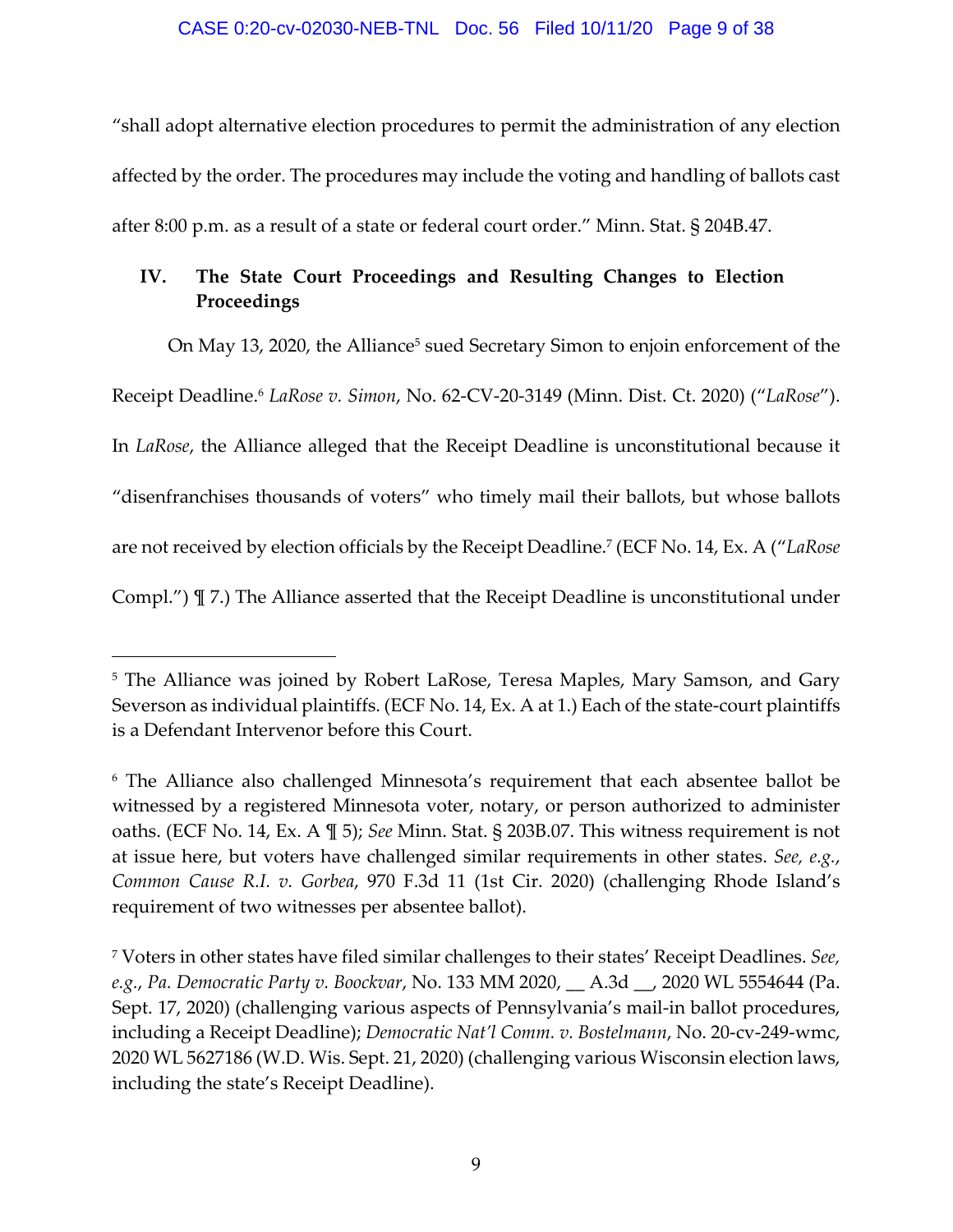#### CASE 0:20-cv-02030-NEB-TNL Doc. 56 Filed 10/11/20 Page 10 of 38

normal circumstances, but that COVID‐19 makes it even more unjustifiable due to an increase in absentee ballots overwhelming the United States Postal Service. (*Id.*) Specifically, the Alliance alleged that the Receipt Deadline constitutes an undue burden on the right to vote in violation of the First and Fourteenth Amendments, as well as a deprivation of procedural due process under the Fourteenth Amendment. (*Id.* ¶¶ 123– 42.) The Alliance sought an injunction directing Secretary Simon to accept timely postmarked absentee ballots received within a "reasonable" time after Election Day. (*Id.* Prayer for Relief.) The Alliance sought this relief for both the August 11, 2020 primary election (the "Primary") and the November 3, 2020 general election. (*See id.* ¶ 3.)

On June 17, 2020, the Honorable Sara Grewing, Judge of the Second Judicial District, State of Minnesota, entered a court order and partial consent decree resolving the Alliance's claims regarding the Primary (the "Primary Consent Decree Order").<sup>8</sup> (ECF No. 36‐1, Ex. A at 1, 14.) Pursuant to the Primary Consent Decree Order, Secretary Simon agreed not to enforce the Receipt Deadline; instead, election officials would accept all absentee ballots received up to two days after the Primary so long as they were postmarked on or before the date of the Primary. (*Id.* at 7–8.) Secretary Simon also agreed to issue instructions to elections officials about the change. These included enclosing information with each absentee ballot telling voters that their ballot could arrive up to

<sup>8</sup> No party intervened to challenge the Primary Consent Decree Order.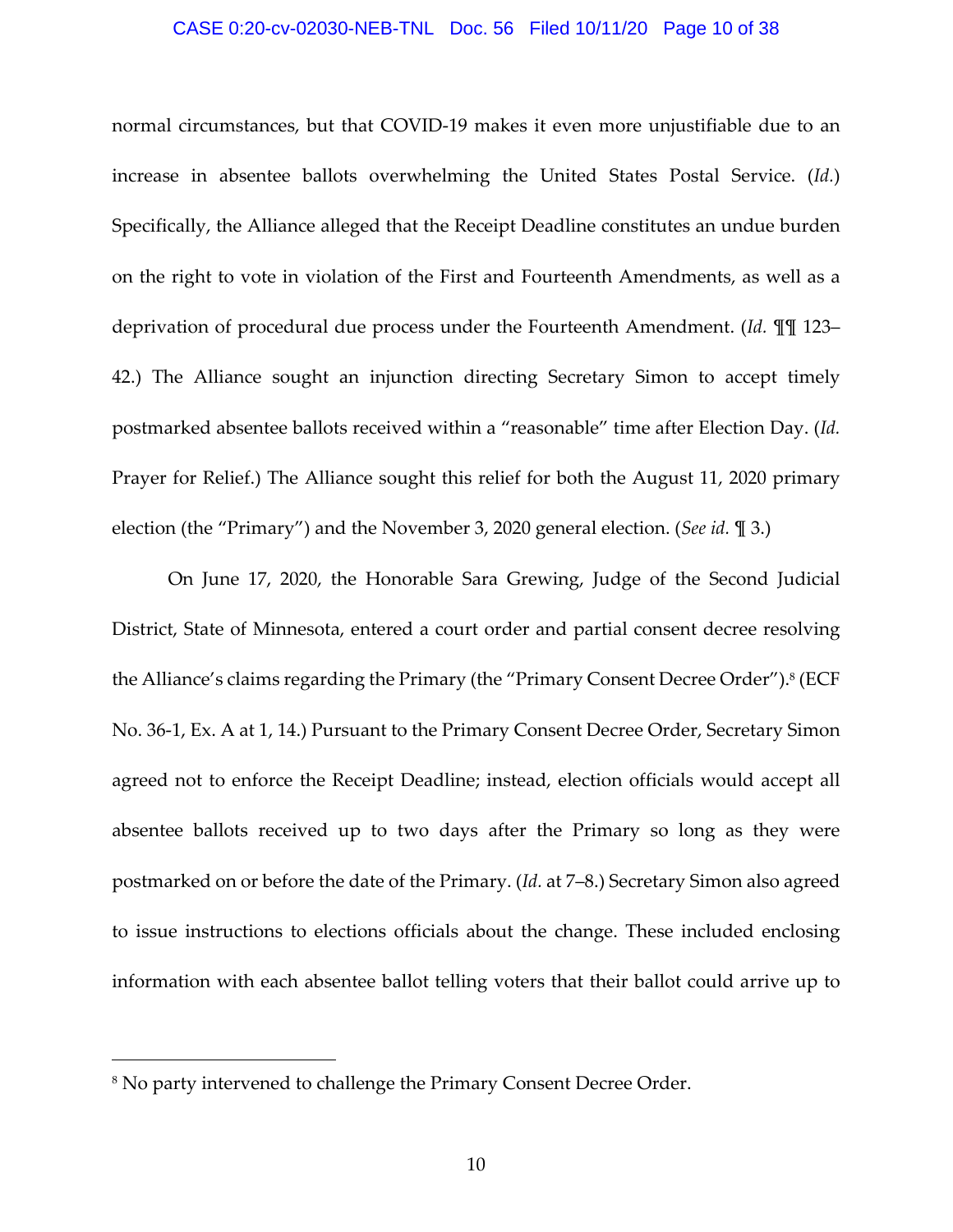#### CASE 0:20-cv-02030-NEB-TNL Doc. 56 Filed 10/11/20 Page 11 of 38

two days after the date of the election, as well as taking additional steps to tell the public that the Receipt Deadline would not be enforced. (*Id.* at 8-9.)<sup>9</sup> After the state court entered the Primary Consent Decree Order, the parties continued to litigate the Alliance's challenges to the Receipt Deadline for the general election.

In support of its claim that the Receipt Deadline was unconstitutional, the Alliance offered the expert declaration of Kenneth R. Mayer, Ph.D, a political science professor at the University of Wisconsin‐Madison. (ECF No. 39‐1, Ex. 10 ("Mayer Decl.").) Professor Mayer's research indicated that, absent a change to the Receipt Deadline, "tens of thousands" of Minnesotans could have their absentee ballots rejected. (*Id.* at 1.) Specifically, Professor Mayer determined that if half of Minnesotans voted by mail (approximately 1.5 million ballots or more), enforcement of the Receipt Deadline could result in the rejection of over 12,000 ballots. (*Id.* at 14.) Professor Mayer also analyzed instances of absentee voter fraud in Minnesota, finding only two cases since 1979, both of which involved a single ballot; given that voters had cast over 45 million ballots since

<sup>9</sup> Secretary Simon did so in part by stating on his official website that an absentee ballot that was postmarked on or before August 11, 2020 (the date of the Primary), would be accepted and counted so long as election officials received it prior to the county canvass, which would take place on either the second or third day after the Primary. Minn. Sec'y of State, *Vote Early by Mail*, https://web.archive.org/web/20200805091323/ https://www.sos.state.mn.us/elections‐voting/other‐ways‐to‐vote/vote‐early‐by‐mail/. These steps are nearly identical to the steps taken thus far for the general election. (*Compare* Primary Consent Decree Order at 7–9, *with* Consent Decree at 9–11 (detailing Secretary Simon's obligations under the Primary Consent Decree Order and Consent Decree).)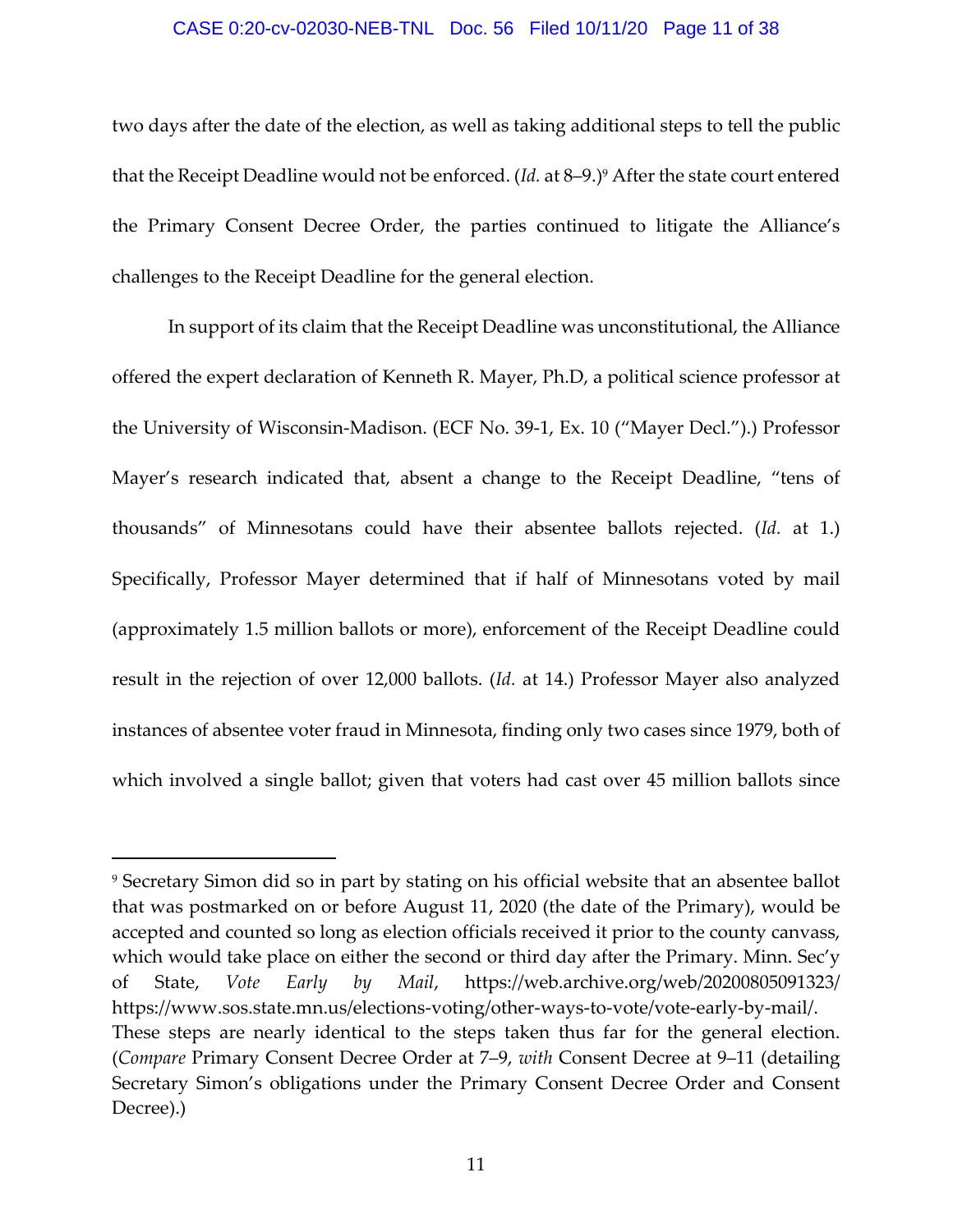#### CASE 0:20-cv-02030-NEB-TNL Doc. 56 Filed 10/11/20 Page 12 of 38

1975, the voter fraud rate was 0.000004%. (*Id.* at 15.) Professor Mayer concluded that the Receipt Deadline imposes a burden on eligible Minnesota voters. (*Id.*)

On June 18, 2020, one day after the Primary Consent Decree Order, the Republican Party of Minnesota, the Republican National Committee, and the National Republican Congressional Committee moved to intervene in *LaRose*; President Trump's campaign, Donald J. Trump for President, Inc., later joined as an intervenor (together, the "State Court Intervenors"). (Consent Decree Order at 7; ECF No. 39‐1, Ex. 15.) On July 2, 2020, the Alliance asked the state court to issue an injunction for the general election containing essentially the same relief afforded by the Primary Consent Decree Order. (Consent Decree Order at 8.) On July 17, 2020, Secretary Simon and the Alliance filed the Consent Decree and asked the state court to approve it. (*Id*.) The State Court Intervenors opposed. After a hearing on the Consent Decree, the state court entered the Consent Decree Order on August 3, 2020. (*Id*. at 1, 8; ECF No. 14, Ex. B (Consent Decree) at 16.)

In the Consent Decree, Secretary Simon agreed that the Alliance's challenge presented a serious constitutional issue. (Consent Decree at 3–4, 6–7.) Thus, as he had for the Primary, he agreed not to enforce the Receipt Deadline as set out in Minnesota Statutes Section 203B.08, subdivision 3, among others. (*Id*. at 9.) Instead, as he had for the Primary, Secretary Simon agreed that he would "issue guidance" to local election officials to "count all mail‐in ballots" with a postmark of Election Day or before, if those election officials received the ballots within five business days (seven calendar days) of Election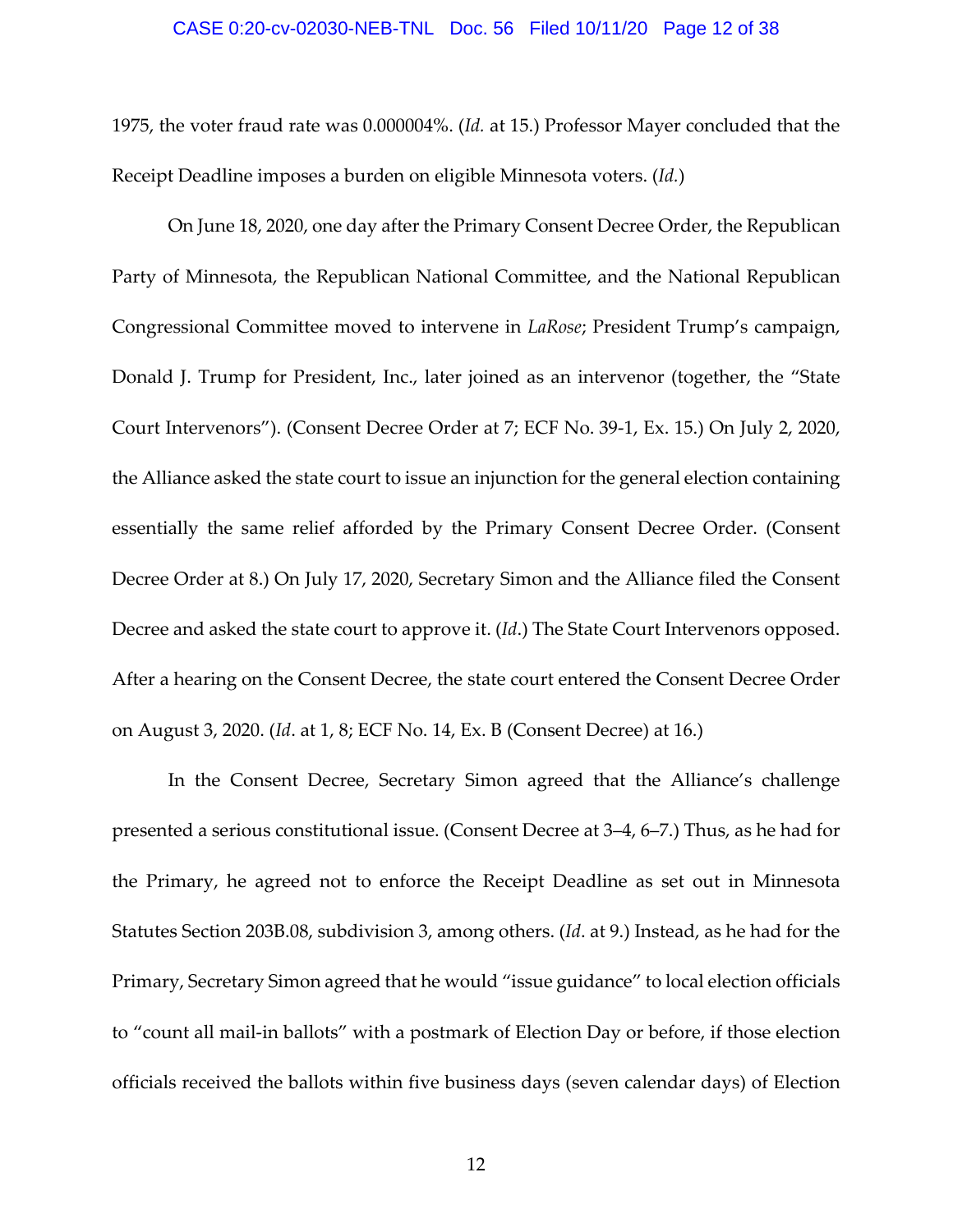#### CASE 0:20-cv-02030-NEB-TNL Doc. 56 Filed 10/11/20 Page 13 of 38

Day (the "Postmark Deadline"). (*Id*. at 10.) The Consent Decree also included a provision that if a mail ballot did not have a postmark, the election official "should presume that it was mailed on or before Election Day unless the preponderance of the evidence demonstrates it was mailed after Election Day." (*Id.*)

In the Consent Decree Order, the state court analyzed the Consent Decree under both Minnesota and federal law and determined that, under either standard, the Consent Decree was appropriate given the constitutional concerns over the Receipt Deadline in the midst of the pandemic. The federal standard, which is a more searching review than the Minnesota standard, requires a court to weigh the plaintiff's likelihood of success on the merits against the relief offered. (*Id.* at 17); *see Carson v. Am. Brands, Inc.*, 450 U.S. 79, 88 n.14 (1981) ("Courts judge the fairness of a proposed compromise by weighing the plaintiffʹs likelihood of success on the merits against the amount and form of the relief offered in the settlement.").

Under the Minnesota standard, the state court determined that the Consent Decree was appropriate because it was nonpartisan, was limited to the November 2020 election, and gave Secretary Simon enough time to instruct election officials and voters on the new procedures before voting started on September 18. (Consent Decree Order at 18.) The court further concluded that the State Court Intervenors were unable to provide evidence that the Consent Decree was a product of fraud, neglect, or absence of consent, and was therefore proper under Minnesota law. (*Id.* at 19.)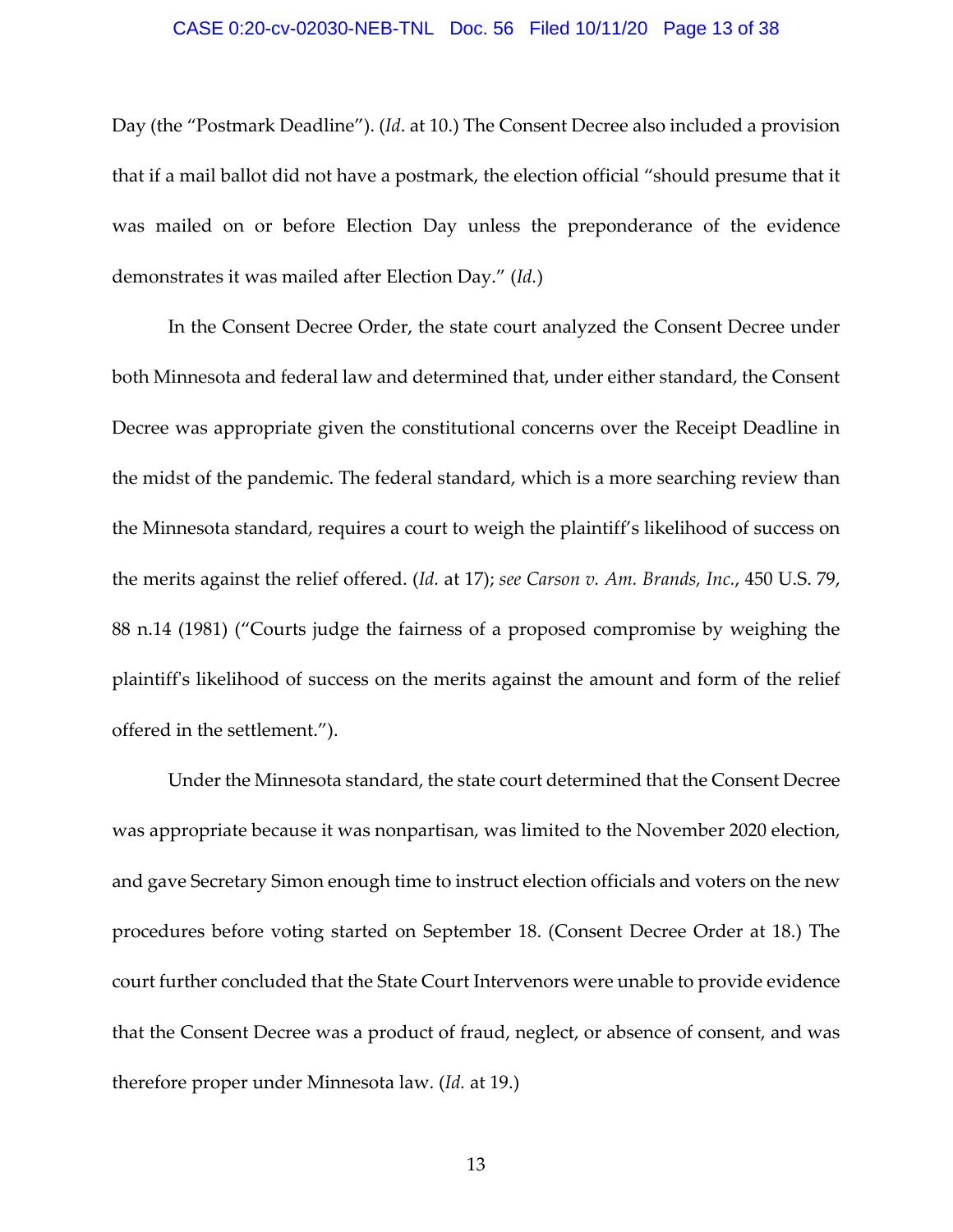#### CASE 0:20-cv-02030-NEB-TNL Doc. 56 Filed 10/11/20 Page 14 of 38

Under the federal standard, the state court concluded that the Consent Decree was proper because the Alliance was likely to succeed on the merits of its claims. (*Id*.) Drawing on the fact that many courts across the nation were facing the same issues, the state court determined that Secretary Simon's decision to enter into the Consent Decree was "reasonable." (*Id.* at 21–22.) Based on the burdens COVID‐19 was likely to impose upon Minnesota voters, and potential postal service delays, the court again noted that it was "reasonable" for Secretary Simon to conclude that the Alliance was likely to succeed on the merits of its claims. (*Id.* at 23–25.) The court also noted that, in the absence of the Consent Decree, it would have had the authority to issue such injunctive relief on the merits. (*Id.* at 24.)

The State Court Intervenors appealed the Consent Decree Order to the Minnesota Supreme Court. They then promptly dropped the appeal. On August 18, 2020, the parties stipulated to the dismissal of all appeals and waived their right to challenge the Consent Decree in any other judicial forum. (ECF No. 39‐1, Ex. 15 at 2–3.) The Minnesota Supreme Court dismissed the appeals the same day. (ECF No. 39‐1, Ex. 16.)

#### **V. Secretary Simon's Instructions to Voters**

After entry of the Consent Decree Order on August 3, Secretary Simon prepared ballots in compliance with the Consent Decree. On August 28, Secretary Simon issued guidance to state election officials as agreed in the Consent Decree. (ECF No. 39‐1, Ex. 21 ("Absentee Ballot Guidance"); Consent Decree at 10.) In the Absentee Ballot Guidance,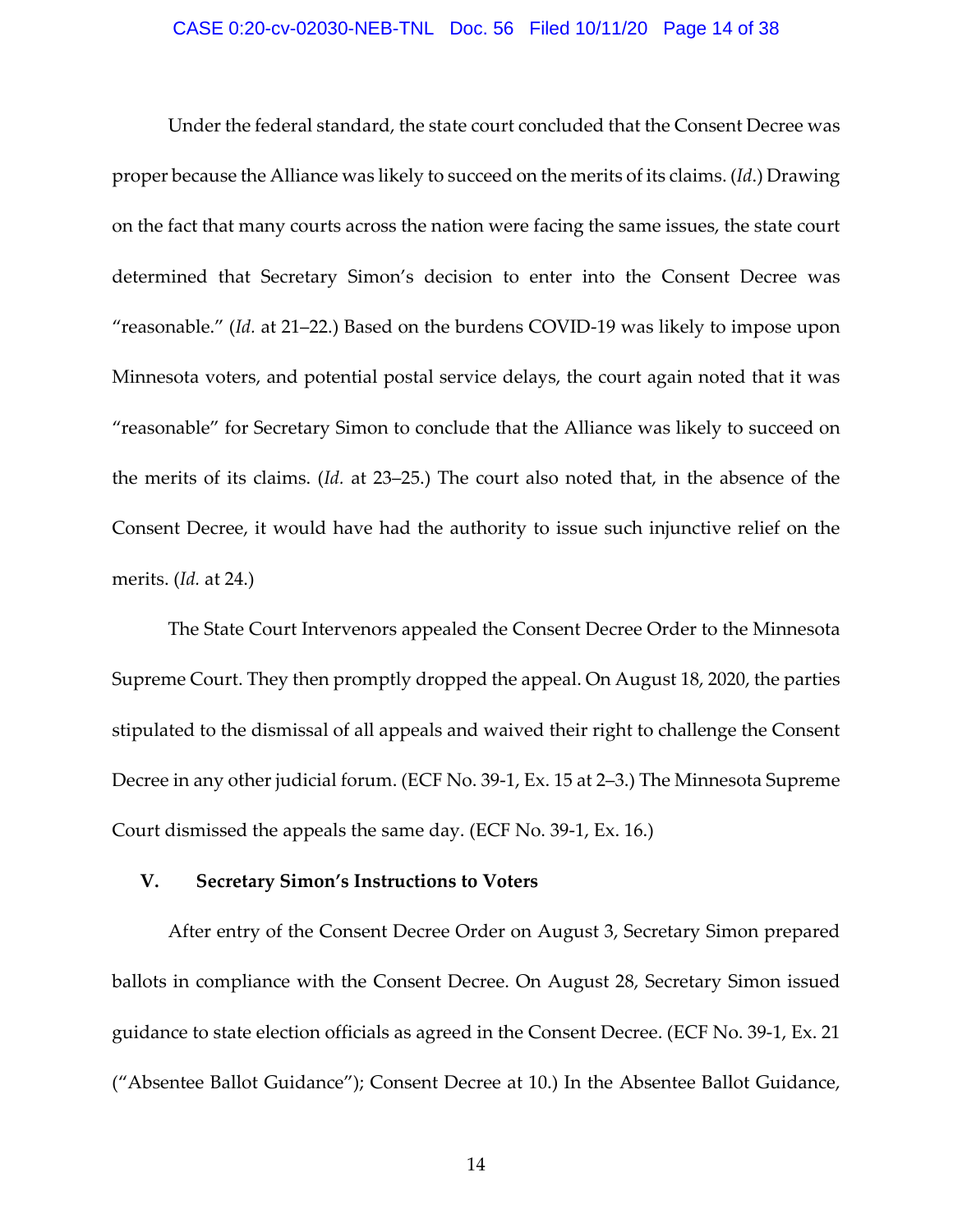#### CASE 0:20-cv-02030-NEB-TNL Doc. 56 Filed 10/11/20 Page 15 of 38

Secretary Simon provided state election officials with documents to be used as instructions for absentee ballots. (Absentee Ballot Guidance at 3–10.) For example, the Absentee Ballot Guidance included instructions for adding the following language to absentee ballot return envelopes:

#### The 2020 State General AB & MB Return Envelopes

If you are able to order new return envelopes just for this general election, we have provided the language that we suggest below for the printers. If you do not wish to order new envelopes, you may place a sticker over the Return Envelope instructions with the language that we suggest below.



(*Id.* at 8.) The Absentee Ballot Guidance also directed election officials to include the following language with each ballot, instructing voters that the ballot must be postmarked by November 3 and would be received and counted up to one week after Election Day: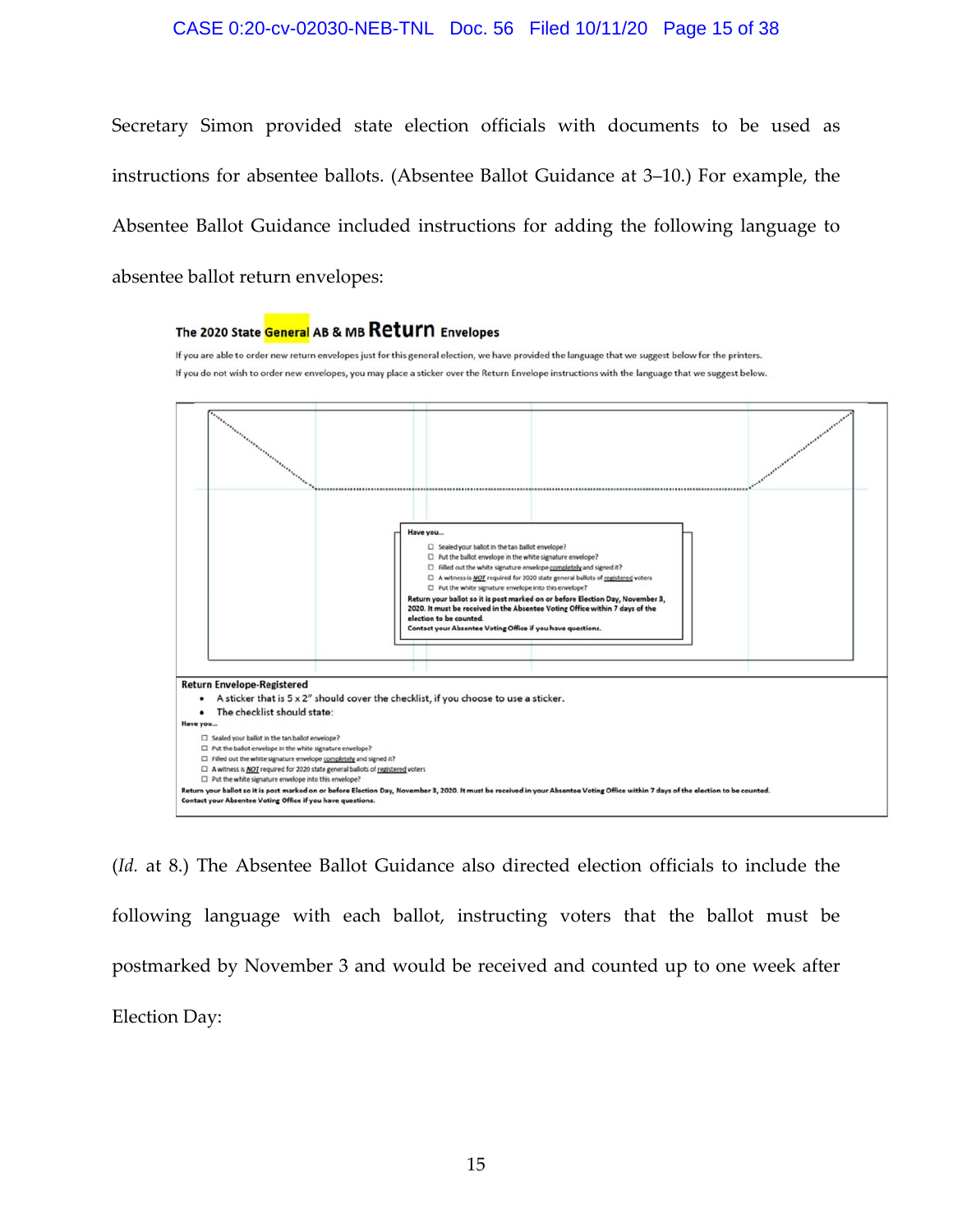# For the 2020 Minnesota State General Election

# being held November 3, 2020!!

**Registered Minnesota Voters** 

Because you are a registered voter in the State of Minnesota when this ballot packet was sent to you, you are NOT required to have a witness for the 2020 Minnesota State General Elections returned ballots.

Your returned ballot must be postmarked

**on or before** Election Day (November 3, 2020)

& received by your Absentee Voting Office within 7 days of the election.... to be counted.

If you do not want to use the U.S. post office or private delivery service to return your voted ballot, please contact your Absentee Voting Office (listed on return envelope) and inquire as to "drop off" locations.

"Drop Off" locations, dates & hours may vary.

(*Id.* at 12.)10 Minnesota voters who requested absentee ballots for the general election began receiving their ballots on September 18, 2020, when early voting began. (ECF

<sup>&</sup>lt;sup>10</sup> This information is substantially the same as that used in the primary election following the Primary Consent Decree Order. Minn. Sec'y of State, *Vote Early by Mail*, https://web.archive.org/web/20200805091323/https://www.sos.state.mn.us/elections‐ voting/other‐ways‐to‐vote/vote‐early‐by‐mail/.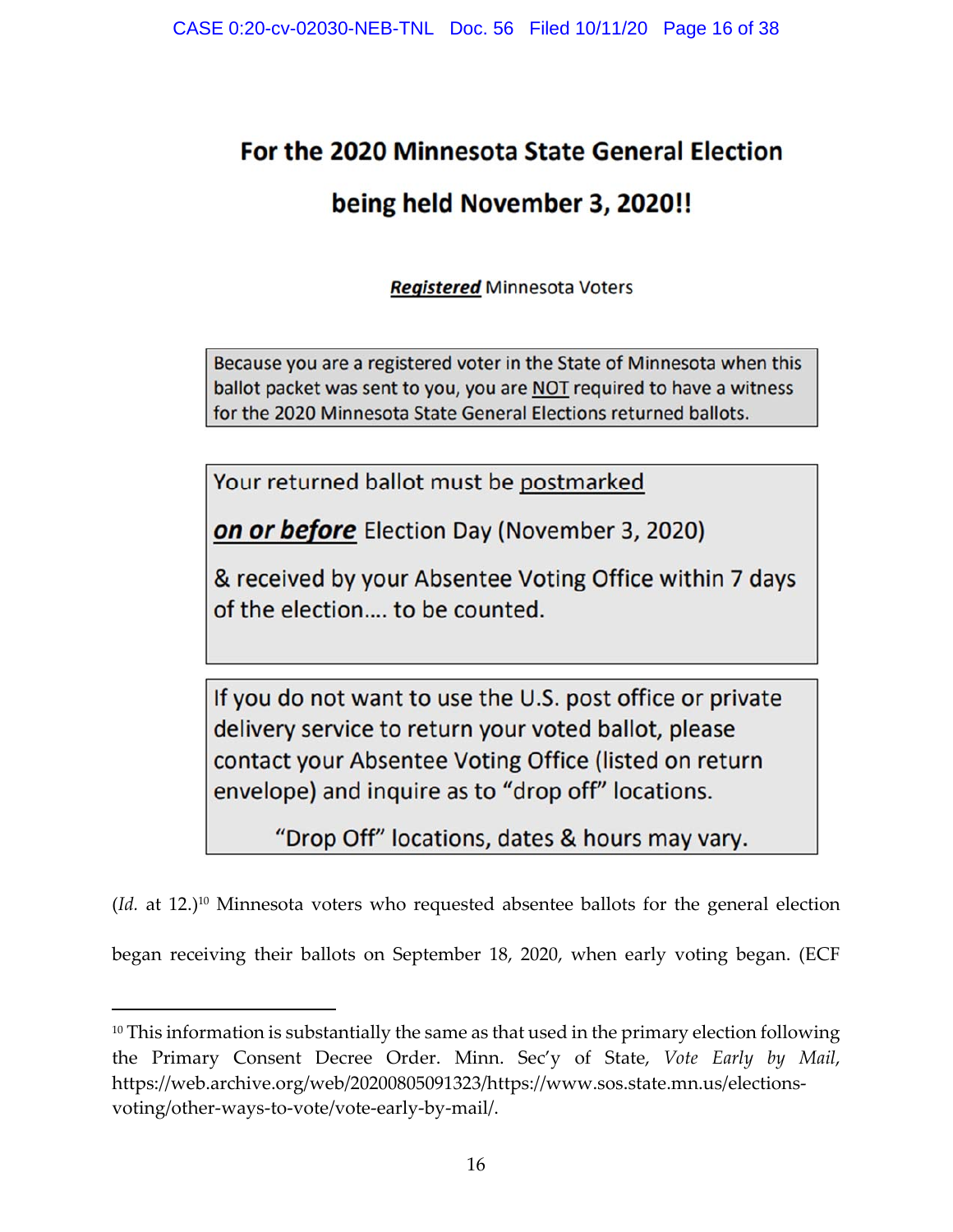No. 37 ("Maeda Decl.") ¶ 3.) As of September 29, over 1 million Minnesota voters had requested absentee ballots. (*Id.* ¶ 4.)

#### **VI. Procedural History of this Lawsuit**

The Electors filed the Complaint on September 22, 2020, seven weeks after entry of the Consent Decree. (ECF No. 1 ("Compl.").) The Electors bring two claims. Count I asserts that Secretary Simon exceeded his authority by entering into the Consent Decree and agreeing to accept absentee ballots after the Receipt Deadline, thereby violating the Electors Clause. (*Id*. ¶¶ 75–83.) Count II asserts that, by agreeing to accept absentee ballots after the Receipt Deadline, Secretary Simon violated the congressional mandate that Election Day be held on November 3. (*Id.* ¶¶ 84–90); 3 U.S.C. § 1.

The Electors are both Minnesota residents and registered voters. (Compl. ¶¶ 7–8.) Carson is a resident of Ramsey County and Lucero resides in Wright County. (*Id.*) Lucero is also a member of the Minnesota House of Representatives, representing District 30B. (*Id.* ¶ 8.) The Electors are certified under Minnesota Statutes Section 203B.08 as nominees of the Republican Party to be presidential electors in 2020. (*Id.* ¶¶ 7–8.) The parties agree that the Electors are properly certified, meaning that they are candidates for the office of presidential elector.

The Electors filed their Motion for Preliminary Injunction on September 24, 2020, requesting expedited handling. (ECF No. 12.) On September 25, the Alliance moved to intervene, a request to which both Secretary Simon and the Electors consented, and which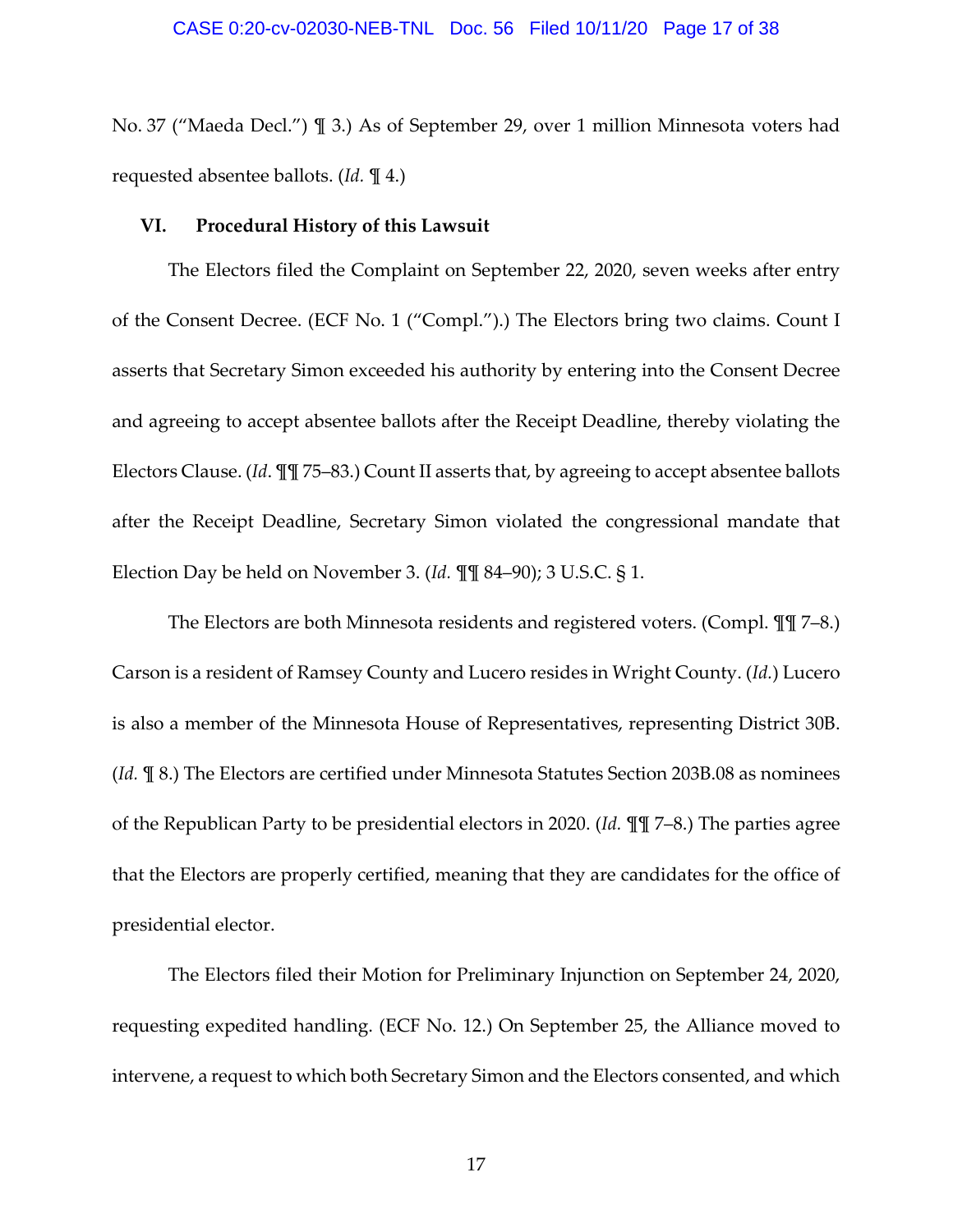the Court granted. (ECF Nos. 20, 22, 23, 33.) Following an expedited briefing schedule, the Court heard oral argument on the Motion on October 2. (ECF No. 45.)

#### **ANALYSIS**

#### **I. The Electors Lack Standing**

"The doctrine of standing asks whether a litigant is entitled to have a federal court resolve his grievance. This inquiry involves 'both constitutional limitations on federal‐ court jurisdiction and prudential limitations on its exercise.'" *Kowalski v. Tesmer*, 543 U.S. 125, 128 (2004) (quoting *Warth v. Seldin*, 422 U.S. 490, 498 (1975)). Secretary Simon and the Alliance argue that the Electors lack Article III and prudential standing to bring their claims, and so the Court considers both theories. At this stage of the litigation, the Court assumes that the allegations in the Complaint are true and views them in the light most favorable to the Electors. *Jones v. Jegley*, 947 F.3d 1100, 1103 (8th Cir. 2020). The Electors bear the burden of establishing standing and must clearly allege facts demonstrating each element. *Susan B. Anthony List v. Driehaus*, 573 U.S. 149, 158 (2014).

#### *A. Article III Standing*

The jurisdiction of federal courts is limited to cases and controversies. U.S. Const. art III, § 2; *Lujan v. Defenders of Wildlife*, 504 U.S. 555, 559 (1992). Standing is a jurisdictional requirement "rooted in the traditional understanding of a case or controversy." *Spokeo, Inc. v. Robins*, 136 S. Ct. 1540, 1547 (2016). Under the familiar three‐part standing inquiry, plaintiffs must show that they have "(1) suffered an injury in fact, (2) that is fairly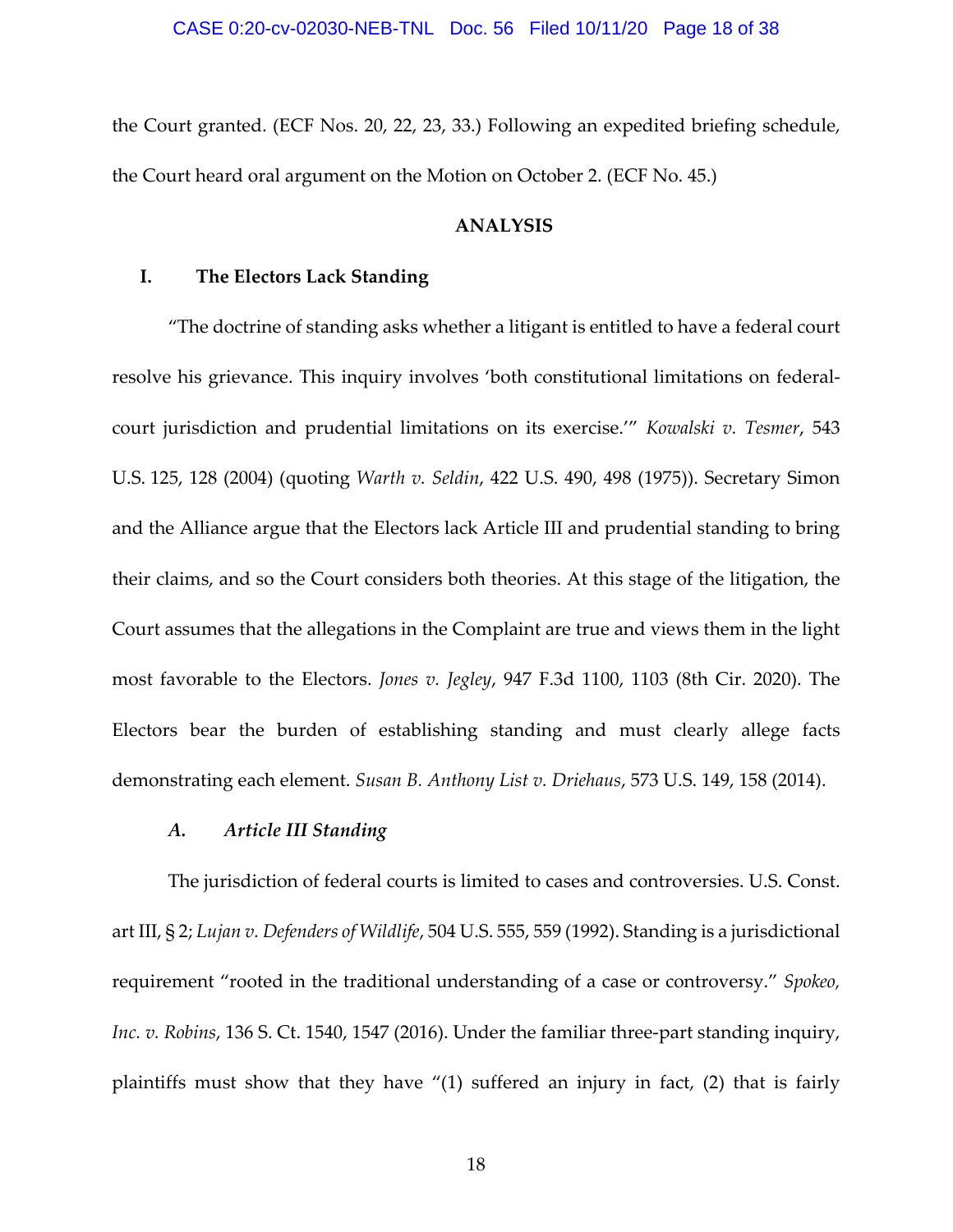#### CASE 0:20-cv-02030-NEB-TNL Doc. 56 Filed 10/11/20 Page 19 of 38

traceable to the challenged conduct of the defendant, and (3) that is likely to be redressed by a favorable judicial decision." *Id.* (citing *Lujan*, 504 U.S. at 560–61).

To meet the first prong of this inquiry—injury in fact—a plaintiff must show that he or she suffered an "invasion of a legally protected interest" that is concrete and particularized, and "actual or imminent, not conjectural or hypothetical." *Lujan*, 504 U.S. at 560 (quotation marks and citation omitted). Where, as here, a plaintiff alleges future injury, the alleged injury may suffice to confer standing if the threatened injury is "certainly impending," or there is a "substantial risk that the harm will occur." *Susan B. Anthony List*, 573 U.S. at 158 (quotation marks and citation omitted). Although the imminence of future injuries is an "elastic concept," it cannot be too speculative. *Clapper v. Amnesty Int'l USA*, 568 U.S. 398, 409 (2013) (citation omitted). The "threatened injury must be *certainly impending* to constitute injury in fact," and "'allegations of *possible* future injury' are not sufficient." *Id.* (quoting *Whitmore v. Arkansas*, 495 U.S. 149, 158 (1990) (emphasis original)).

The injury must also "affect the plaintiff in a personal and individual way." *Lujan*, 504 U.S. at 560 n.1. Claims that are "plainly undifferentiated and common to all members of the public" are generalized grievances, not injuries that give rise to standing. *Lance v. Coffman*, 549 U.S. 437, 441–42 (2007) (internal quotation marks and citation omitted). For example, a claim that a state has violated the Elections Clause is "precisely the kind of undifferentiated, generalized grievance" that does not confer standing. *Id.* at 442; *see*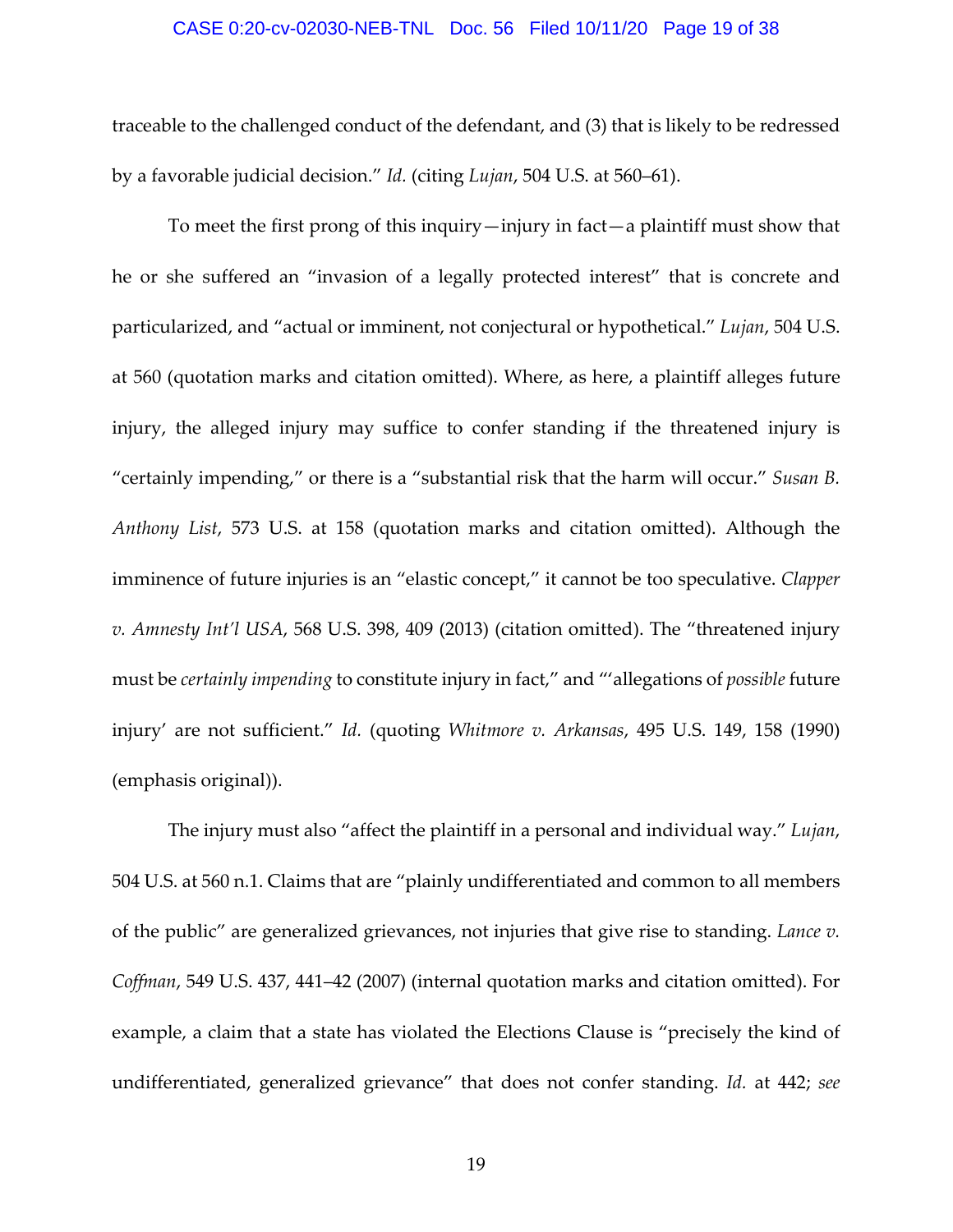#### CASE 0:20-cv-02030-NEB-TNL Doc. 56 Filed 10/11/20 Page 20 of 38

*Lujan*, 504 U.S. at 574 (quoting *Fairchild v. Hughes*, 258 U.S. 126, 129–30 (1922), and *Massachusetts v. Mellon*, 262 U.S. 447, 488–89 (1923)).

To meet the second prong—causation—the plaintiff must show that there is some link between the alleged injury and the challenged conduct, which must not be "too attenuated." *Red River Freethinkers v. City of Fargo*, 679 F.3d 1015, 1023 (8th Cir. 2012) (quoting *Allen v. Wright*, 468 U.S. 737, 752 (1984)).

With this framework in mind, the Court turns to the Electors' allegations. They raise four theories of injury to support standing: vote dilution; uncertainty over how to vote; a risk to safe harbor compliance; and damage to their prospects for election as candidates for office. The Court considers each; none confers standing.

#### *1. Vote Dilution as Injury*

The Electors assert that they have standing as voters (as differentiated from their status as candidates for the office of presidential elector), because the counting of absentee ballots received after Election Day will injure them by diluting the value of their votes. (ECF No. 44 ("Reply") at 15–16.) The Electors' theory is that votes received after Election Day are invalid and unlawful, and thus counting these votes will increase the total amount of votes cast, which will in turn render their own lawful votes less influential.<sup>11</sup> (Compl.  $\P$  68.)

<sup>&</sup>lt;sup>11</sup> This theory presumes the Electors' votes are either in-person or absentee but received by election officials on or before Election Day.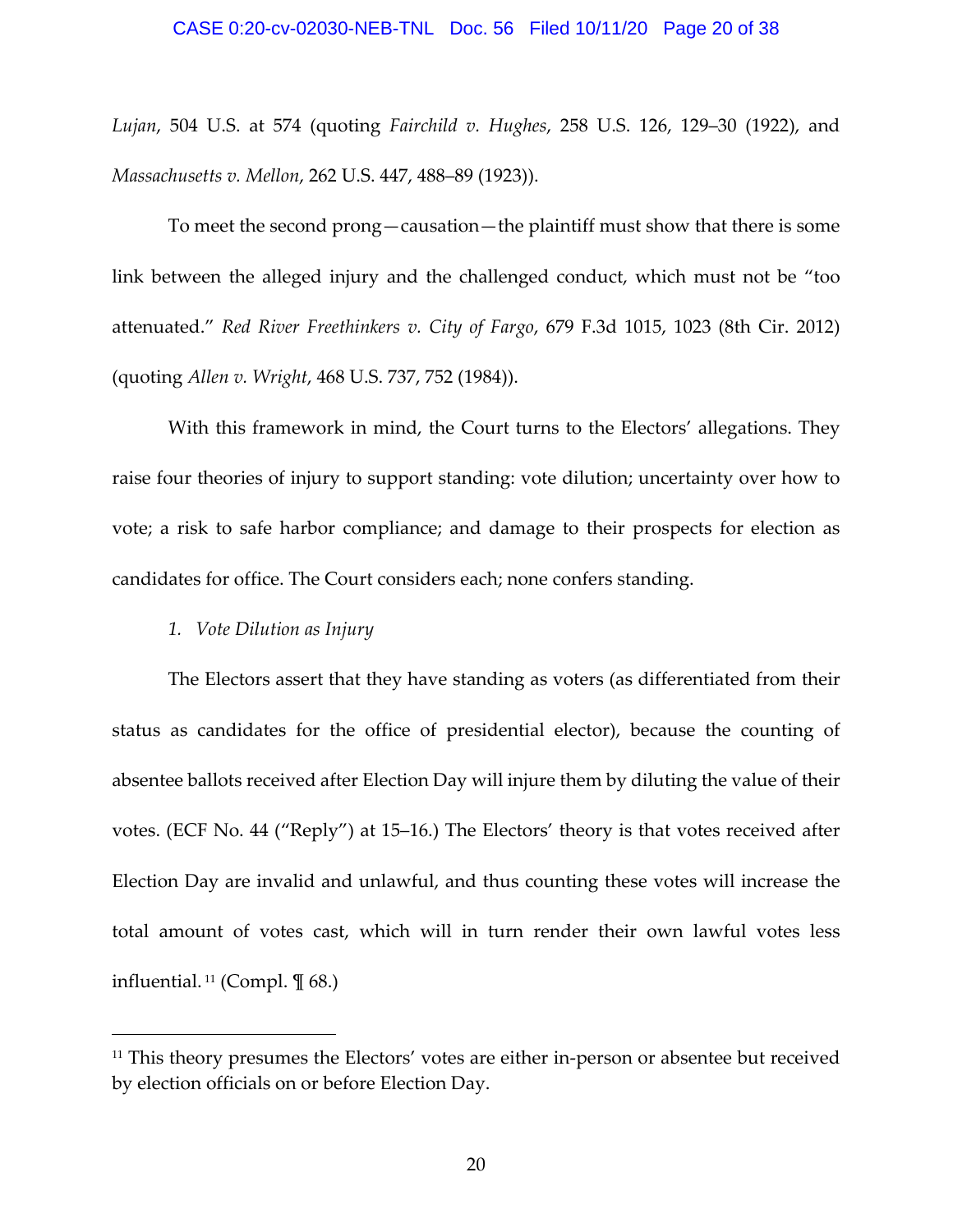#### CASE 0:20-cv-02030-NEB-TNL Doc. 56 Filed 10/11/20 Page 21 of 38

There is little dispute that, in certain cases, vote dilution can be a cognizable injury that confers standing. *E.g.*, *United States v. Hays*, 515 U.S. 737, 744–45 (1995) ("Where a plaintiff resides in a racially gerrymandered district [and has therefore had his or her vote diluted], . . . the plaintiff has been denied equal treatment because of the legislature's reliance on racial criteria, and therefore has standing to challenge the legislature's action."). It does not follow that all forms of vote dilution give rise to standing. The Electors have not explained, for instance, why the principles underlying standing in racial gerrymandering cases (where a state legislature or redistricting committee takes affirmative action that dilutes or restricts the votes of a specific minority population) should extend to the present case, where the official action (entry of the Consent Decree Order) expands voting rights for all. In *Gill v. Whitford*, the Supreme Court recognized that plaintiffs in past vote‐dilution cases had standing when their claimed injuries were "individual and personal in nature," and the plaintiffs had alleged "facts showing disadvantage to themselves as individuals." 138 S. Ct. 1916, 1929–30 (2018) (quoting *Reynolds v. Sims*, 377 U.S. 533, 561 (1964), and *Baker v. Carr*, 369 U.S. 186, 206 (1962)).

This case presents a different circumstance. The Electors allege that their votes will be diluted, but such dilution affects all Minnesota voters equally, giving no disadvantage to the Electors. Indeed, the Electors' claim of vote dilution is a paradigmatic generalized grievance that cannot support standing. The prospect of hypothetical unlawful votes in the upcoming presidential election is not a harm unique to the Electors.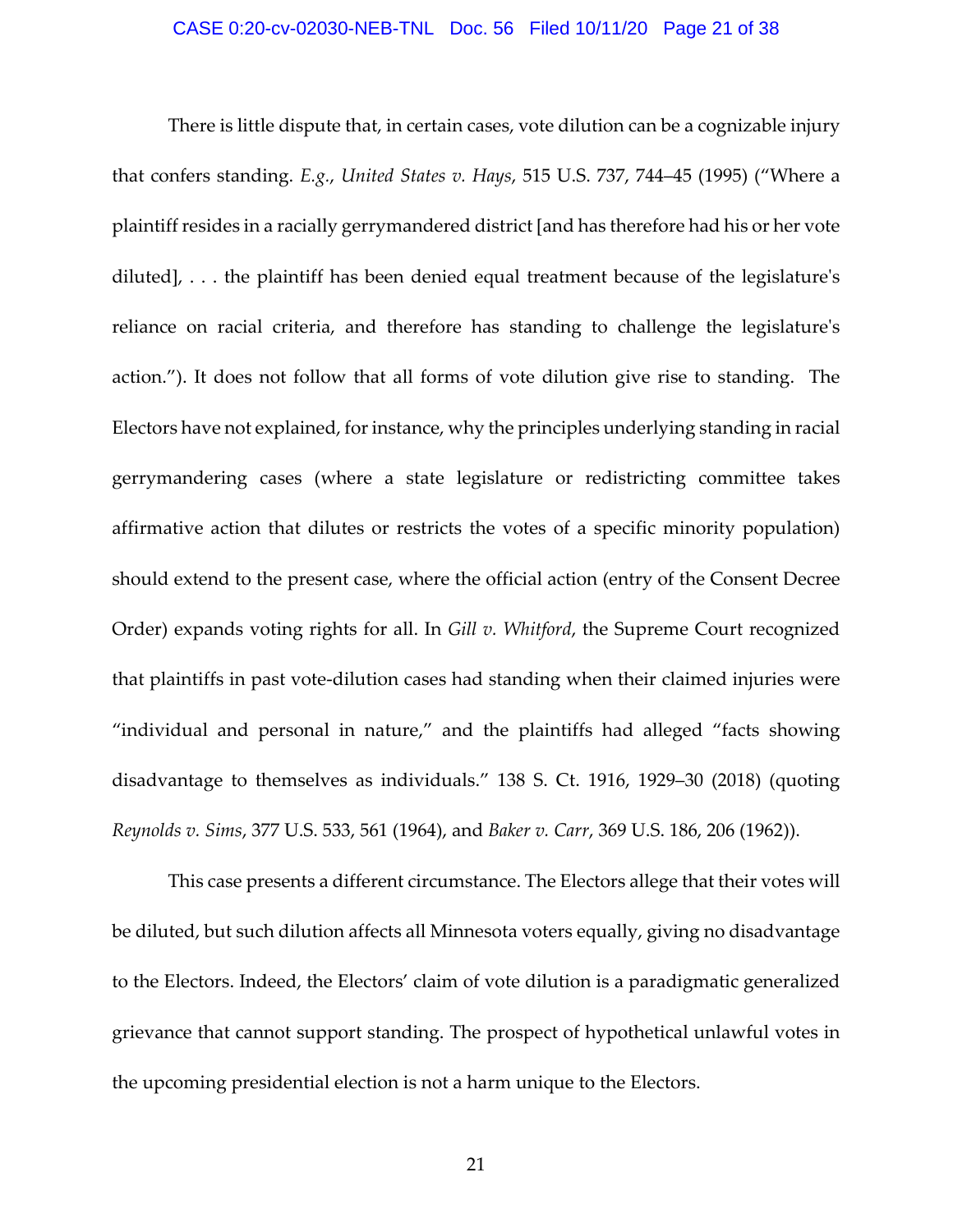Illustrating this principle, in the many challenges to state election laws leading to the November election, other courts have rejected similar vote dilution theories. *See, e.g.*, *Donald J. Trump for President, Inc. v. Cegavske*, No. 2:20‐cv‐1445JCMVCF, 2020 WL 5626974, at \*4 (D. Nev. Sept. 18, 2020) (determining that plaintiffs' vote dilution theory was a generalized grievance and too speculative to confer standing); *Martel v. Condos*, No. 5:20‐ cv‐131, 2020 WL 5755289, at \*4 (D. Vt. Sept. 16, 2020) (concluding that plaintiffs' vote dilution theory amounted to a generalized grievance); *Paher v. Cegavske*, No. 3:20‐cv‐ 00243MMDWGC, 2020 WL 2748301, at \*4 (D. Nev. May 27, 2020) (determining that plaintiffs' claim that their votes would be diluted as a result of an election conducted exclusively by vote‐by‐mail was too generalized); *Am. Civil Rights Union v. Martinez‐ Rivera*, 166 F. Supp. 3d 779, 789 (W.D. Tex. 2015) (upholding a magistrate judge's conclusion that plaintiff's vote dilution claim was speculative and a generalized grievance as not clearly erroneous).

At oral argument and in their reply brief, the Electors maintain that these recent cases are distinguishable because in these cases, the plaintiffs alleged future vote dilution caused by potential fraud, *i.e.*, "dilution‐through‐fraudulent‐voting," rather than "the certainty that ballots will be counted in violation of federal law."12 (Reply at 16.) In *Paher*,

<sup>&</sup>lt;sup>12</sup> Notwithstanding counsel's assertions that the Electors are not relying on claims of voter fraud, the Electors' Reply Brief states:

Under [Secretary Simon's] policy, voters have no incentive to mail their ballots early, drop them off, or vote in person, meaning that many ballots will arrive after Election Day. Worse, persons watching the elongated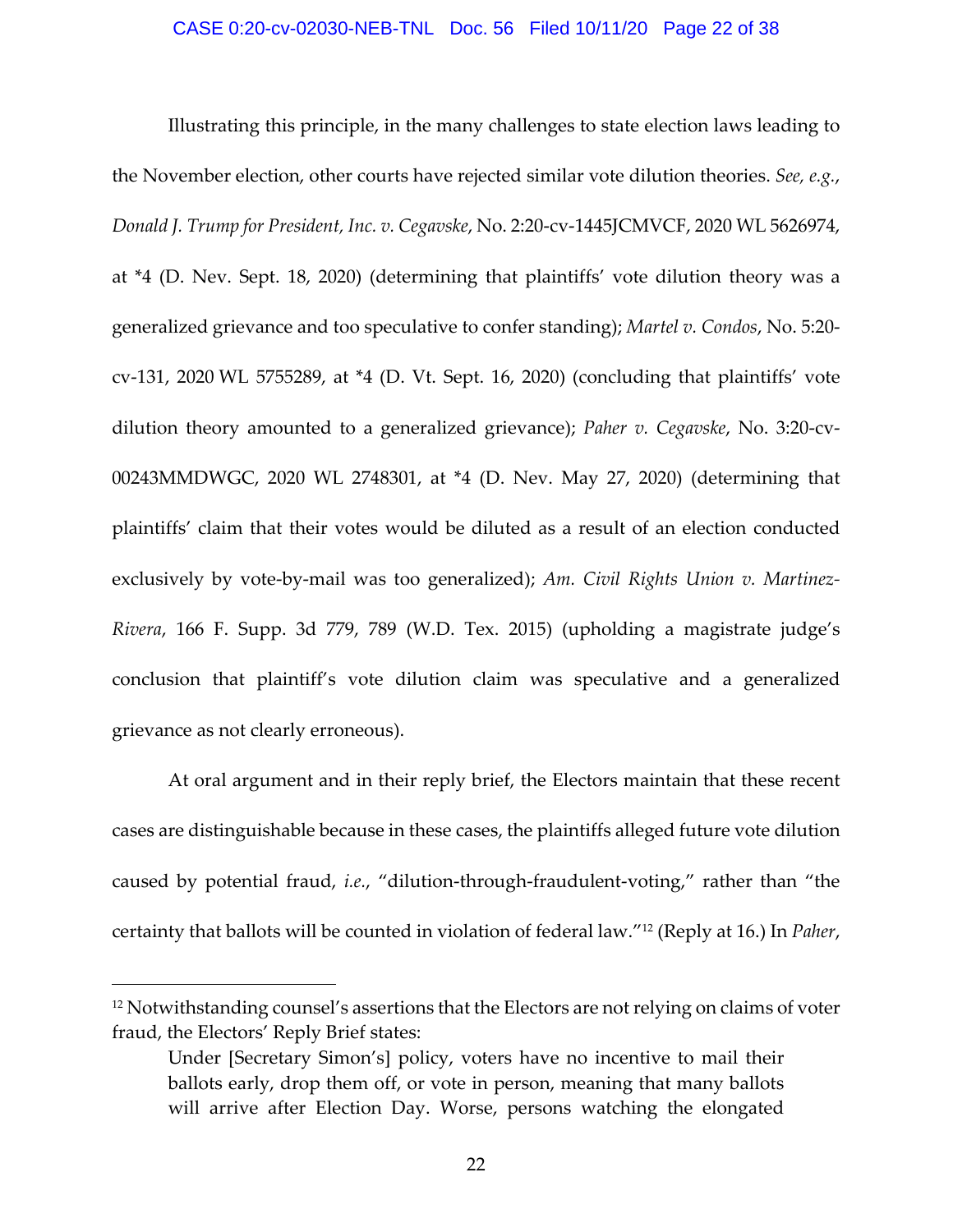#### CASE 0:20-cv-02030-NEB-TNL Doc. 56 Filed 10/11/20 Page 23 of 38

for example, Nevada's secretary of state planned to conduct Nevada's presidential primary exclusively by mail. 2020 WL 2748301, at \*2. The plaintiffs, Nevada voters, claimed that conducting an election exclusively by mail would "strip[] voter‐fraud‐ prevention safeguards" and cause dilution of their votes due to a hypothesized increase in voter fraud. *Id.* The court found this alleged injury too generalized to confer standing because the claims were "materially grounded on ostensible election fraud that may be conceivably raised *by any Nevada voter*." *Id.* at \*4 (emphasis original). The Electors attempt to distinguish their case from *Paher* and assertions of injury through potential voter fraud by arguing that here "the entire point of [Secretary Simon's] actions is to count votes that, as a matter of federal law, are ineligible." (Reply at 16.) This is a distinction without a difference. In both cases, the plaintiffs allege that the votes are unlawful, whether by fraud or by arriving "late" pursuant to the Consent Decree Order. According to the Electors, both types of unlawful ballots would dilute votes. And in both cases, the counting of those ballots is a generalized grievance, affecting all Minnesota voters in the same way. Regardless of how the Electors characterize the challenged ballots, the

ballot-counting unfolding under this new "Election Week" will face strong incentives to cast a ballot, and those who already cast their ballot will find new incentive to vote again. This is not a "specter;" it's called "human nature."

<sup>(</sup>Reply at 20–21.) The Court is at a loss to understand the Electors' claim as anything other than an argument that it is human nature to commit voter fraud—a felony in the State of Minnesota. Minn. Stat. § 201.014 subd. 3.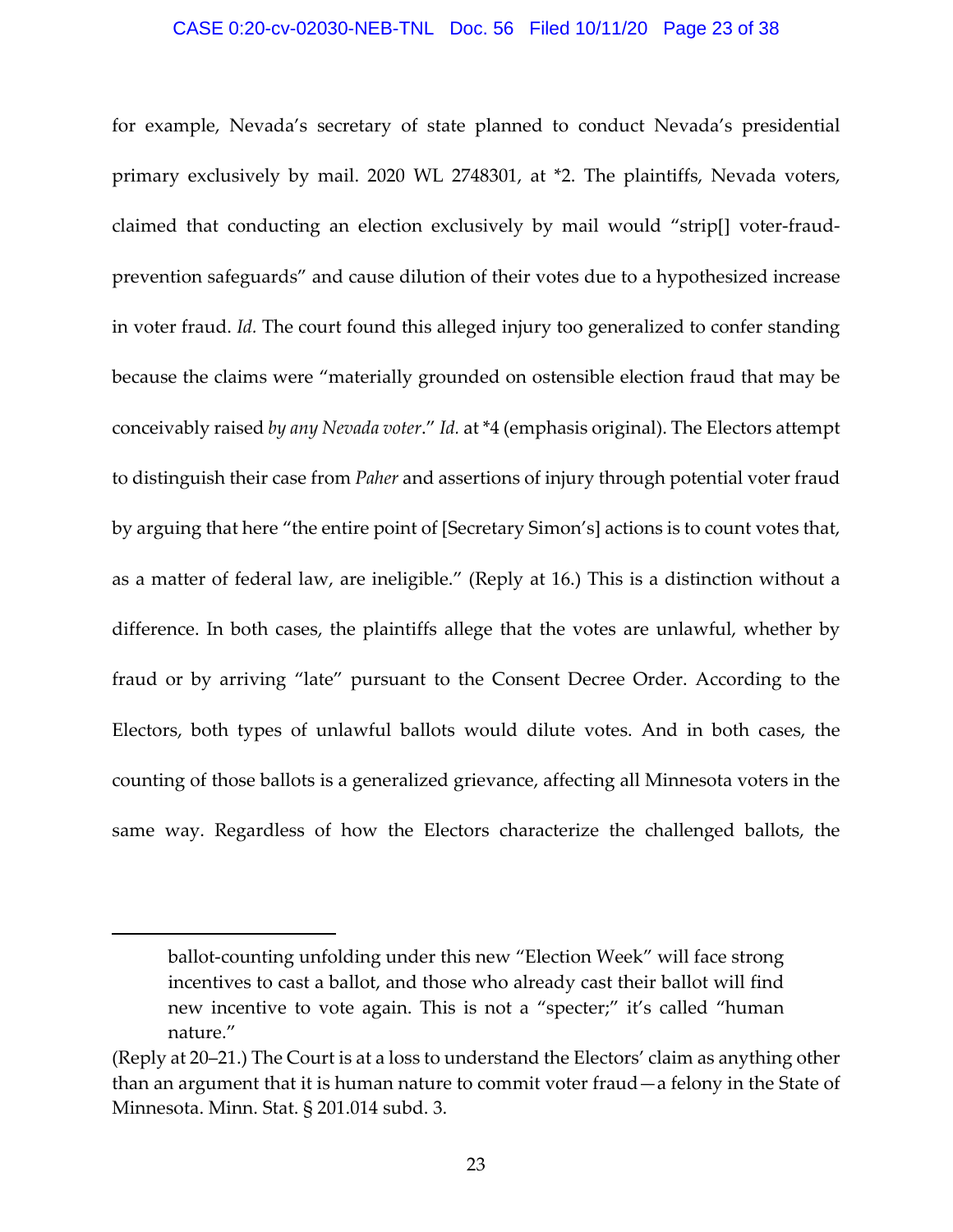#### CASE 0:20-cv-02030-NEB-TNL Doc. 56 Filed 10/11/20 Page 24 of 38

outcome is the same: allegations of vote dilution due to the counting of hypothetical, allegedly unlawful ballots is a generalized grievance that does not confer standing.

#### *2. Uncertainty as Injury*

The Electors also argue that unless there is a "clear determination as to what rules govern under federal law in advance of Election Day," chaos and uncertainty will result. (Reply at 14; ECF No. 13 ("Pl. Br.") at 7–8.) As a result of this uncertainty, the Electors claim that they will not be able to determine whether to vote in person or by mail. (Pl. Br. at 7–8.)

Voter confusion as injury fares no better than the Electors' vote dilution theory. The Electors' alleged confusion and uncertainty is speculative at best; they can do no more than guess what will occur if the Court does not enjoin the Consent Decree Order. The Electors' conclusory assertion that voters will not know whether to vote in person or by mail is unsupported by factual allegations or the record.

In reality, the Electors are in danger of creating confusion rather avoiding. After the state court entered the Primary Consent Decree Order on June 17, voters were informed that the Receipt Deadline would not apply to the Primary. (*See* Primary Consent Decree Order at 7–9, 13.) And once the state court entered the Consent Decree Order on August 3, voters were informed that the Receipt Deadline was changed for the general election as well.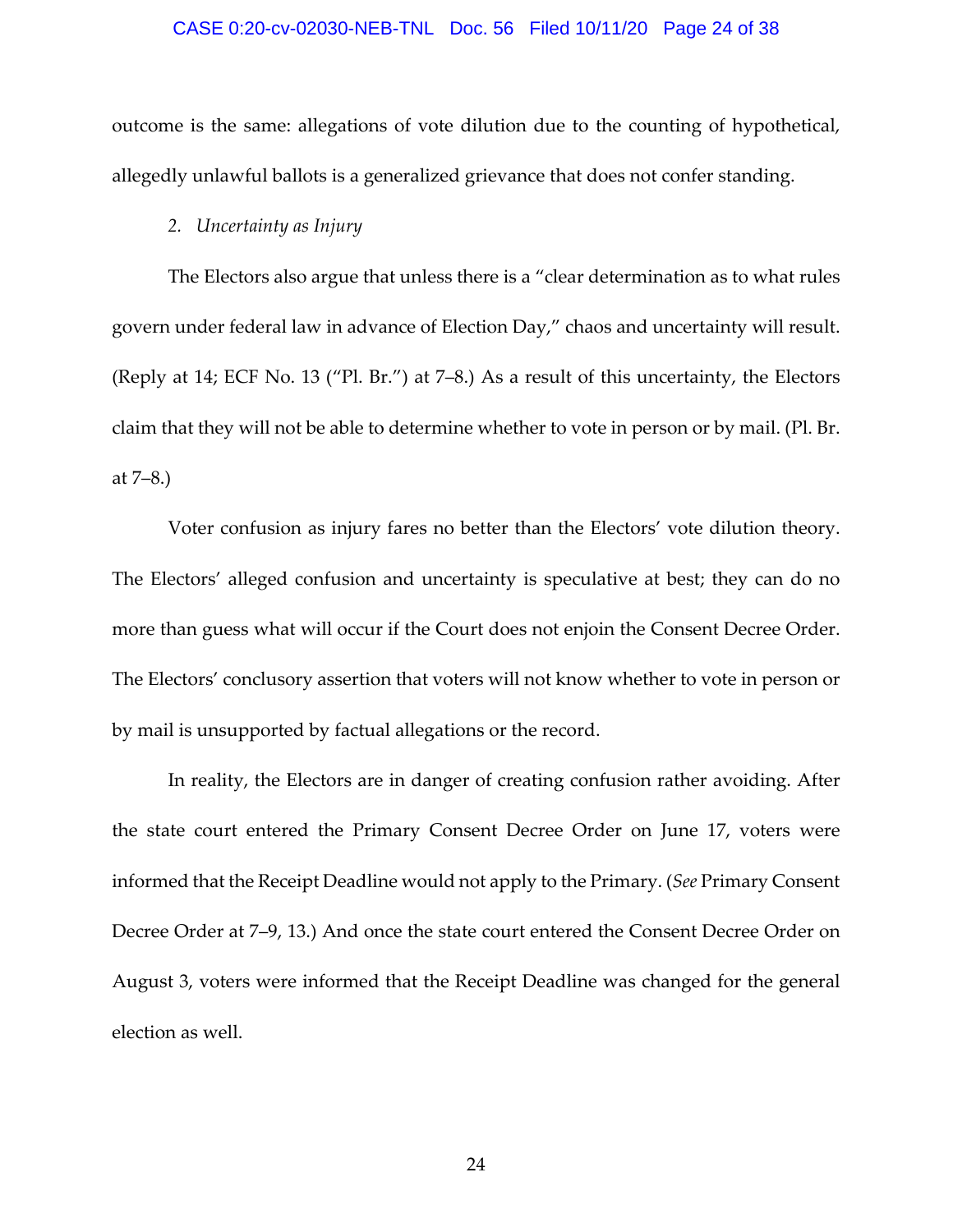The record is replete with information provided to Minnesota voters about the Postmark Deadline. Secretary Simon directed state election officials to prepare ballots highlighting that absentee ballots must be postmarked on or before Election Day and received within seven days of the election to be counted. (Absentee Ballot Guidance.) Over one million Minnesotans have requested absentee ballots, and as of September 18, those voters began receiving those ballots with clear instructions stating that the Postmark Deadline applied. (Maeda Decl. ¶¶ 3–4.) Many news sources, including Secretary Simon's official website,<sup>13</sup> have told their readers, listeners, and watchers that the Postmark Deadline applies. (ECF No. 39‐1, Exs. 22–26 (news sources, including Secretary Simon's website, KARE 11, CNN, Twin Cities Pioneer Press, and ABC News, reporting on the Postmark Deadline).) And this evidence comports with the experiences of voters in the Primary. (Primary Consent Decree Order at 7–8; Minn. Sec'y of State, *Vote Early by Mail*, https://web.archive.org/web/20200805091323/ https://www.sos.state.mn.us/elections-voting/other-ways-to-vote/vote-early-by-mail/.) This is a difficult genie to put back in the lamp. Giving Minnesota voters conflicting

<sup>&</sup>lt;sup>13</sup> The instructions on Secretary Simon's official page are available in eleven different languages: English, Spanish, Hmong, Somali, Vietnamese, Russian, Chinese, Lao, Oromo, Khmer, and Amharic. Minn. Sec'y of State, *Vote Early by Mail*, https://www.sos.state.mn.us/elections-voting/other-ways-to-vote/vote-early-by-mail/ (last accessed Oct. 8, 2020).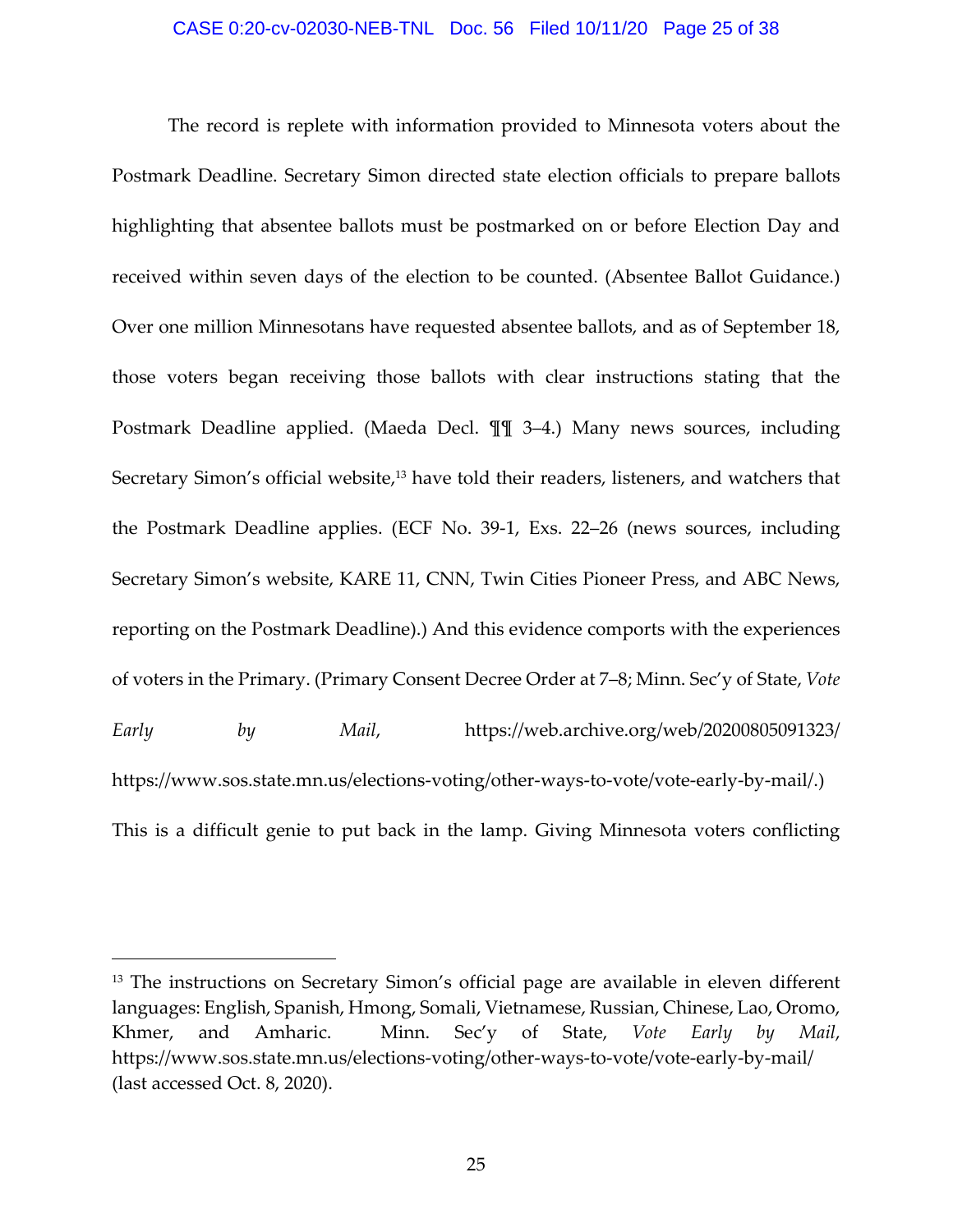#### CASE 0:20-cv-02030-NEB-TNL Doc. 56 Filed 10/11/20 Page 26 of 38

messages after they have received their absentee ballots would certainly cause some of those voters uncertainty and confusion.<sup>14</sup>

Moreover, to the extent the Electors seek certainty, they have it. Secretary Simon, having been sued in state court, considered Minnesota Statute Section 203B.08's Receipt Deadline, and concluded that, as applied in the pandemic, it raised constitutional issues. (Consent Decree at 3–4, 6–7.) Through the Consent Decree, he remedied this issue by implementing a Postmark Deadline. (*Id.* at 9–10.) A state‐court judge analyzed the Consent Decree, concluded that Section 203B.08 was likely unconstitutional as applied in this pandemic, and ordered Secretary Simon to implement the Postmark Deadline. (Consent Decree Order at 19–25.) The Secretary did so, sending out ballots and informing voters of the Postmark Deadline. (Absentee Ballot Guidance; Maeda Decl. ¶¶ 3–4.) Minnesota voters have now begun to vote pursuant to the Postmark Deadline rule. The

<sup>&</sup>lt;sup>14</sup> The Court is also cognizant of the equitable principle that district courts should be wary of changing the rules of elections near Election Day, which is in essence what the Electors are asking the Court to do. *Purcell v. Gonzalez*, 549 U.S. 1 (2006) (expressing disfavor of court orders altering election rules in the weeks leading up to an election). The Supreme Court has recently reaffirmed the *Purcell* principle. *See Republican Nat'l Comm. v. Democratic Nat'l Comm.*, 140 S. Ct. 1205, 1207 (2020) ("This Court has repeatedly emphasized that lower federal courts should ordinarily not alter the election rules on the eve of an election."); *cf. Republican Nat'l Comm. v. Common Cause R.I.*, No. 20A28, ‐‐ S.Ct. ‐‐, 2020 WL 4680151, at \*1 (U.S. Aug. 13, 2020) (denying an application for a stay in part to avoid disrupting the status quo voting procedure that voters would expect). Given the timing and procedural posture of this case, an injunction by this Court upsetting the Consent Decree Order may well violate *Purcell.* Due to its jurisdictional determination, the Court need not make this call, but it is well aware of its import in this context.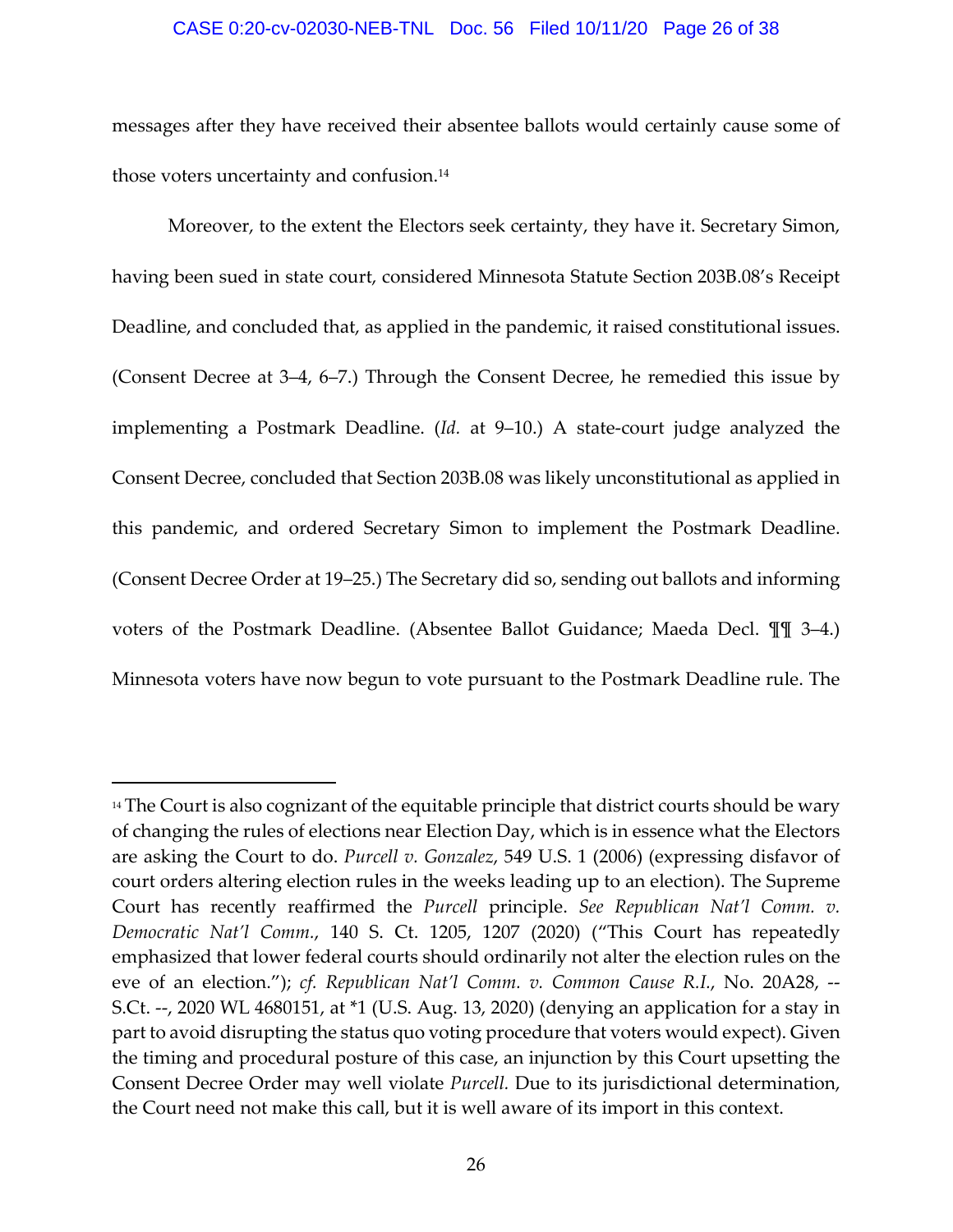#### CASE 0:20-cv-02030-NEB-TNL Doc. 56 Filed 10/11/20 Page 27 of 38

Court sees no confusion or uncertainty in this chain of events. This theory cannot support standing.

#### *3. Safe Harbor Deadline as Injury*

The Electors next claim they have standing because as Electors and candidates for office, they would be injured by possible "last-minute litigation over ballot eligibility" that would prevent certification of Minnesota's election results before the safe harbor deadline. (Reply at 14.) Aside from the "significant expense" that this litigation would cause them, the Electors also posit that there is a risk that such litigation would extend past the statutory safe harbor deadline, which would, according to the Electors' argument, permit Congress to disregard Minnesota's electoral votes. (*Id.*) Although the articulated injury under the safe harbor theory is sufficiently particular to the Electors, it ultimately fails to confer standing because this injury relies on a "highly attenuated chain of possibilities" that is not certainly impending, and thus, cannot support standing. *Clapper*, 568 U.S. at 410.

There are two ways that the State of Minnesota could fail to obtain safe harbor. First, Minnesota could change the procedures it uses to appoint electors after Election Day. 3 U.S.C. § 5; *Bush v. Palm Beach Cnty. Canvassing Bd.*, 531 U.S. 70, 77‐78 (2000). Second, Minnesota could fail to determine which set of electors represent the State at the national meeting of presidential electors by the safe harbor deadline. 3 U.S.C. § 5.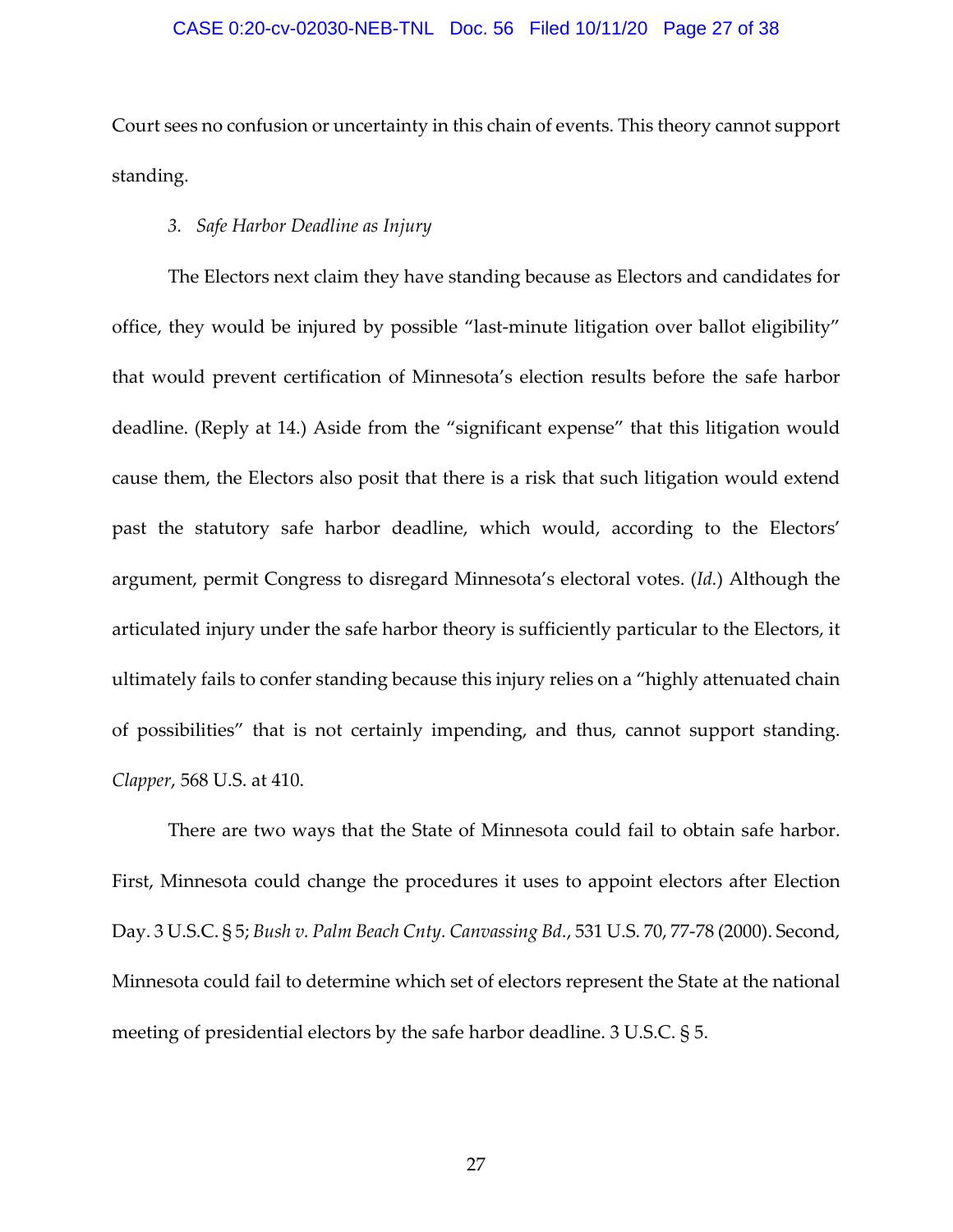The Electors appear to rely primarily on the second situation to support this standing theory.<sup>15</sup> (Reply at 13–15.) They claim that the "well-known realities of drawnout post‐election litigation" pose a risk that the State's election results will not be certified in time to satisfy the safe harbor provision. (*Id*. at 16.) The prospect of post‐election litigation that would prevent Minnesota from meeting the safe harbor deadline is unsupported by any factual allegations. And the record again supports the opposite conclusion—Secretary Simon's actions under the Consent Decree are designed to ensure that the necessary deadlines are met. And as noted by the Intervenors, other states' statutorily‐enacted ballot‐receipt deadlines match or exceed the provisions of the Consent Decree, and nothing before the Court indicates those states have had difficulty meeting the safe harbor deadline in past elections. (ECF No. 38 ("Intervenors' Br.") at 26 n.3 (citing statutes of Illinois, Alaska, and Ohio)).

Moreover, in the implausible event that Minnesota fails to meet the safe harbor deadline, there are no allegations supporting the notion that it would lose its representation in the Electoral College. The Electors allege that the Consent Decree poses "a clear and present danger that Minnesota's election results will not be accepted under

<sup>&</sup>lt;sup>15</sup> To the extent the Electors rely on the first situation, their claimed injury is too speculative to confer standing. The safe harbor provision would be violated in this manner, if at all, only after Election Day and only if Minnesota changed the way it chooses electors. 3 U.S.C. § 5. Multiple entities could cause such a violation: a court, the legislature, or the secretary of state, among others. Speculation that one of these entities will change Minnesota election law after Election Day and cause Minnesota to violate the safe harbor provision is not a sufficient injury to confer standing.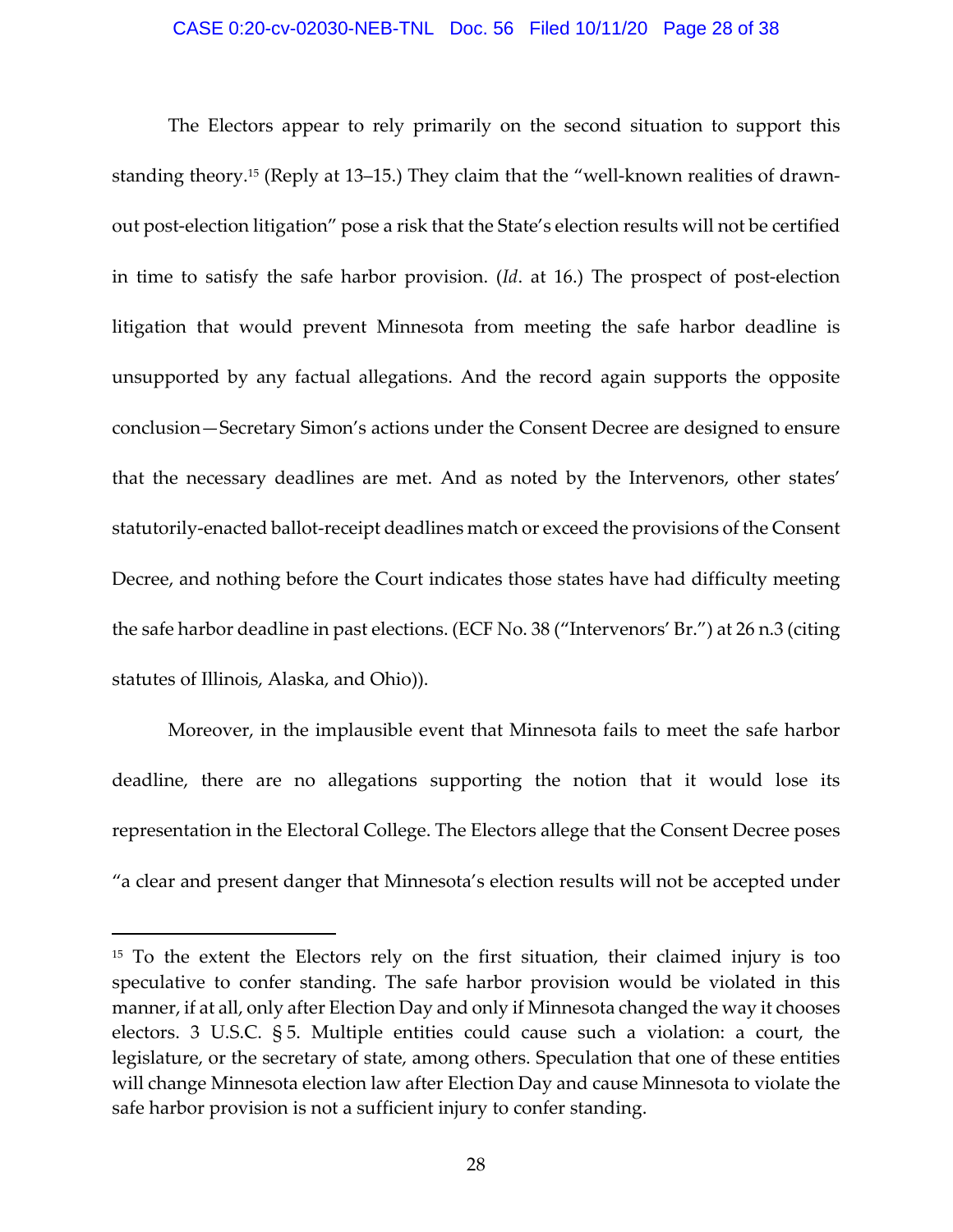#### CASE 0:20-cv-02030-NEB-TNL Doc. 56 Filed 10/11/20 Page 29 of 38

the safe harbor law and therefore will not be accepted by the United States Congress in determining the winner of the presidential election." (Pl. Br. at 16.) But even if a state fails to meet the safe harbor deadline, Congress is not simply free to disregard the state's election results at will.<sup>16</sup> The safe harbor provision imposes no requirements on the states; rather, it offers their election results protection. Although meeting the safe harbor deadline effectively ensures that Congress will count a state's electoral votes, the inverse is not necessarily true. Under Title 3, United States Code, Section 15, when Congress receives only one set of electoral votes from a state, Congress may not reject those votes except in narrow circumstances.<sup>17</sup> To suppose that Congress would make such findings requires a good deal of speculation; to further suppose that Congress would make these findings because of Secretary Simon's actions here requires even more.

<sup>&</sup>lt;sup>16</sup> "If any State neglects to appoint electors under the safe harbor provision, the two Houses of Congress . . . are to resort to other provisions of the Electoral Count Act of 1887 to determine who are the legally appointed electors of the State. The Act contemplates no exclusion of electoral votes from the count because of the failure of a State to settle disputes as to the lawful vote of the State." Stephen A. Siegel, *The Conscientious Congressman's Guide to the Electoral Count Act of 1887*, 56 Fla. L. Rev. 541, 593 (2004) (quoting 18 Cong. Rec. 50 (1886)) (cleaned up).

<sup>&</sup>lt;sup>17</sup> Congress may reject a state's electoral votes if they have not been "regularly given by electors" or made by electors who had not been "lawfully certified" pursuant to Title 3, United States Code, Section 6. 3 U.S.C. § 15. The Electors do not mention the possibility that Congress may receive more than one set of electoral votes from Minnesota. The prospect of Minnesota losing its representation under such a scenario is highly conjectural. 3 U.S.C. § 15. *See generally* Siegel, *The Conscientious Congressman's Guide*, 56 Fla. L. Rev. at 625–34 (discussing the process Congress uses when it receives more than one set of electoral votes from a state).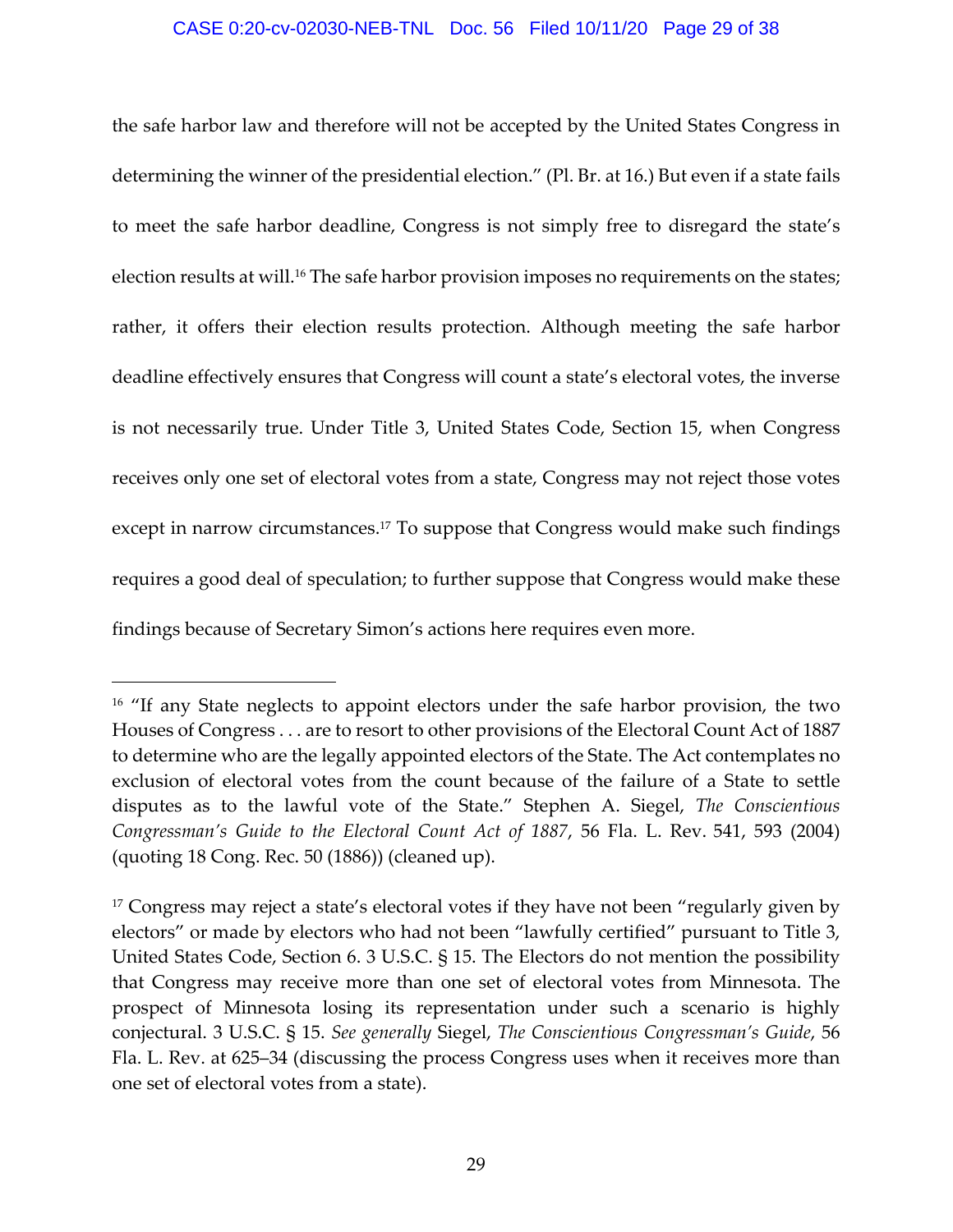#### CASE 0:20-cv-02030-NEB-TNL Doc. 56 Filed 10/11/20 Page 30 of 38

Furthermore, the attenuated line of causation on which this theory relies makes it an inappropriate basis for standing. The links in a chain between Secretary Simon entering into the Consent Decree and the prospect of Minnesota running afoul of the safe harbor provision are myriad. First, someone with standing would have to file a lawsuit challenging the election results. Next, the litigation would have to extend past the safe harbor deadline of December 8. It is sheer conjecture that such a circumstance would occur. Then, as mentioned above, even if Minnesota's election results were not certified by the safe harbor deadline, both Houses of Congress would have to affirmatively decide to disregard Minnesota's electoral votes on one of two narrow bases, something which has—as best the Court can tell—happened in only one election since the United States' first presidential election approximately 230 years ago.<sup>18</sup> The Electors have not plausibly alleged that any of these events will come to pass. In sum, this claimed injury relies on an attenuated and speculative chain of causation, and cannot be the basis for standing.

#### *4. Candidacy Supporting Injury*

The Electors' final argument is that they have standing by virtue of being candidates for the position of presidential elector. (Reply at 13.) This theory is distinct

<sup>18</sup>In 1873, Congress rejected the electoral votes of Georgia, Louisiana, and Arkansas. Siegel, *The Conscientious Congressman's Guide*, 56 Fla. L. Rev. at 553–54. Georgia's electors had voted for a candidate who could not be president, Louisiana's electors lacked proper credentials, and Arkansas had not held a lawful election. *Id*. at 554. Here, the Electors provide no evidence suggesting that any similar circumstances will occur this year. Further, Congress's rejections occurred prior to the enactment of the Electoral Count Act of 1887, which still governs electoral voting today. 3 U.S.C. § 1, *et seq.*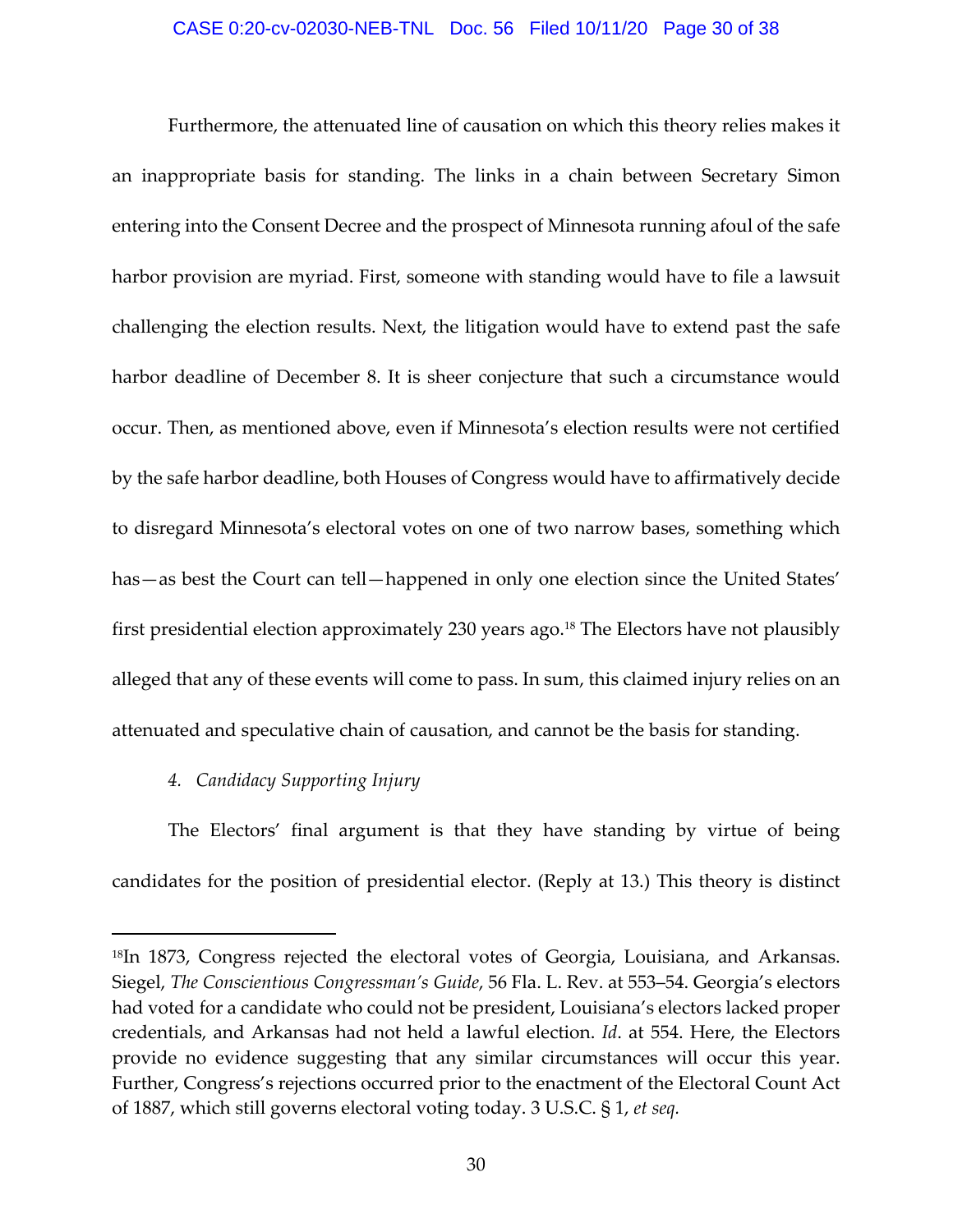#### CASE 0:20-cv-02030-NEB-TNL Doc. 56 Filed 10/11/20 Page 31 of 38

from the safe harbor and vote dilution theories in that the Electors claim that their candidacy gives them a "direct and personal stake in the conduct of their election consistent with governing federal law and . . . Article II's Presidential Electors Clause." (*Id.*) The Electors claim that they will be "injured by the tallying of votes for their opponents in violation of federal law." (*Id*. at 15.)

The Electors cite three cases in support of the idea that candidates for office have standing in these circumstances: *McPherson*; *Bush v. Palm Beach County*; and *Bush v. Gore*, 531 U.S. 98 (2000). None of these three cases supports the Electors' argument. In *McPherson*, the plaintiffs were candidates to serve as presidential electors. 146 U.S. 1. Although the Supreme Court permitted the plaintiffs to bring the lawsuit, it did not address the issue of standing. The Court considered the issue of justiciability, but only as to whether the issue was a political question, not whether the plaintiffs had standing. *Id.* at 24 ("The question of the validity of this act . . . is a judicial question, and we cannot decline the exercise of our jurisdiction upon the inadmissible suggestion that action might be taken by political agencies in disregard of the judgment of [the Court]."). Further, *McPherson* preceded the development of the standing doctrine by approximately 30 years, and therefore cannot be relied upon to establish standing today. *See Fairchild*, 258 U.S. at 129–30 (holding that a plaintiff could not challenge the enactment of the Nineteenth Amendment because the challenge was "not a case, within the meaning of section 2 of article 3 of the Constitution, which confers judicial power on the federal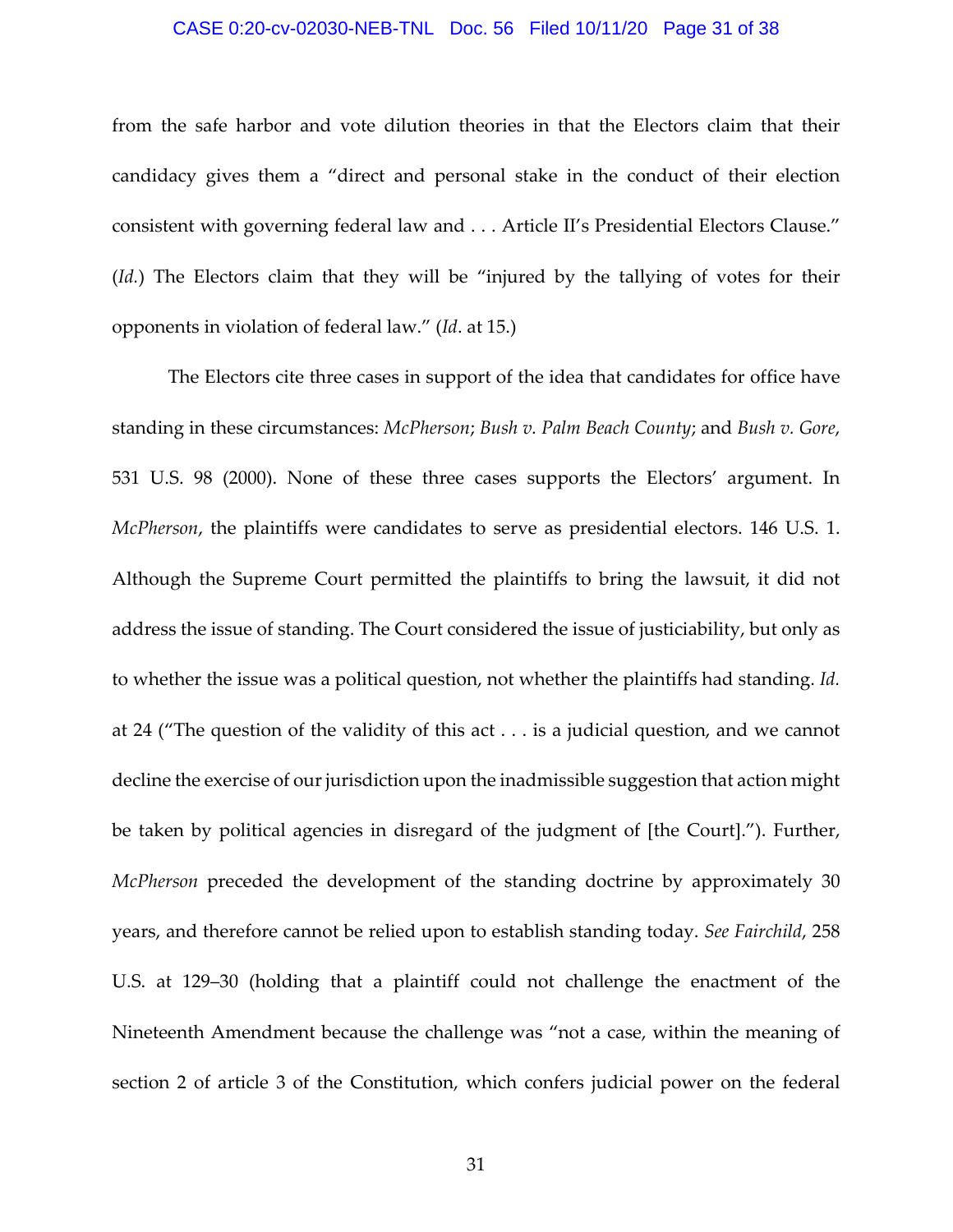#### CASE 0:20-cv-02030-NEB-TNL Doc. 56 Filed 10/11/20 Page 32 of 38

courts"); *Mellon*, 262 U.S. at 480–89 (dismissing a challenge to a law providing funding for maternity and child care "for want of jurisdiction" because a taxpayer lacked a sufficient interest in the use of federal funds to support a lawsuit); 13A Charles Alan Wright & Arthur R. Miller, Federal Practice and Procedure § 3531.1 (3d ed. 2020) (discussing the historical evolution of the modern standing doctrine as beginning with *Mellon*).

*Palm Beach County* and *Bush v. Gore* also fail to support the Electors' argument. Both cases involved post-election litigation with tangible, concrete harms, not vague, preelection concerns over the possibility of post-election litigation asserted here. A county canvassing board, the Democratic Party of Florida, and presidential candidate Al Gore initially brought the lawsuit that became *Palm Beach County*. *See McDermott v. Harris*, No. 00‐2700, 2000 WL 1693713 (Fla. Cir. Ct. Nov. 14, 2000). Gore was also the plaintiff in *Bush v. Gore*. *See Gore v. Harris*, No. 00‐2808, 2000 WL 1770257 (Fla. Cir. Ct. Dec. 4, 2000). For purposes of standing, the critical distinction between this case and *Palm Beach County/Bush v. Gore* is that, in those two cases, Gore sued after the election, where he was initially declared the loser, and could point to a tangible injury: bad ballot‐counting practices allegedly cost him the election. There, Florida canvassing boards had certified the election results and declared George W. Bush the winner of Florida's electoral votes. *See Gore v. Harris*, 772 So. 2d 1243, 1247 (Fla. 2000). Gore contended that those results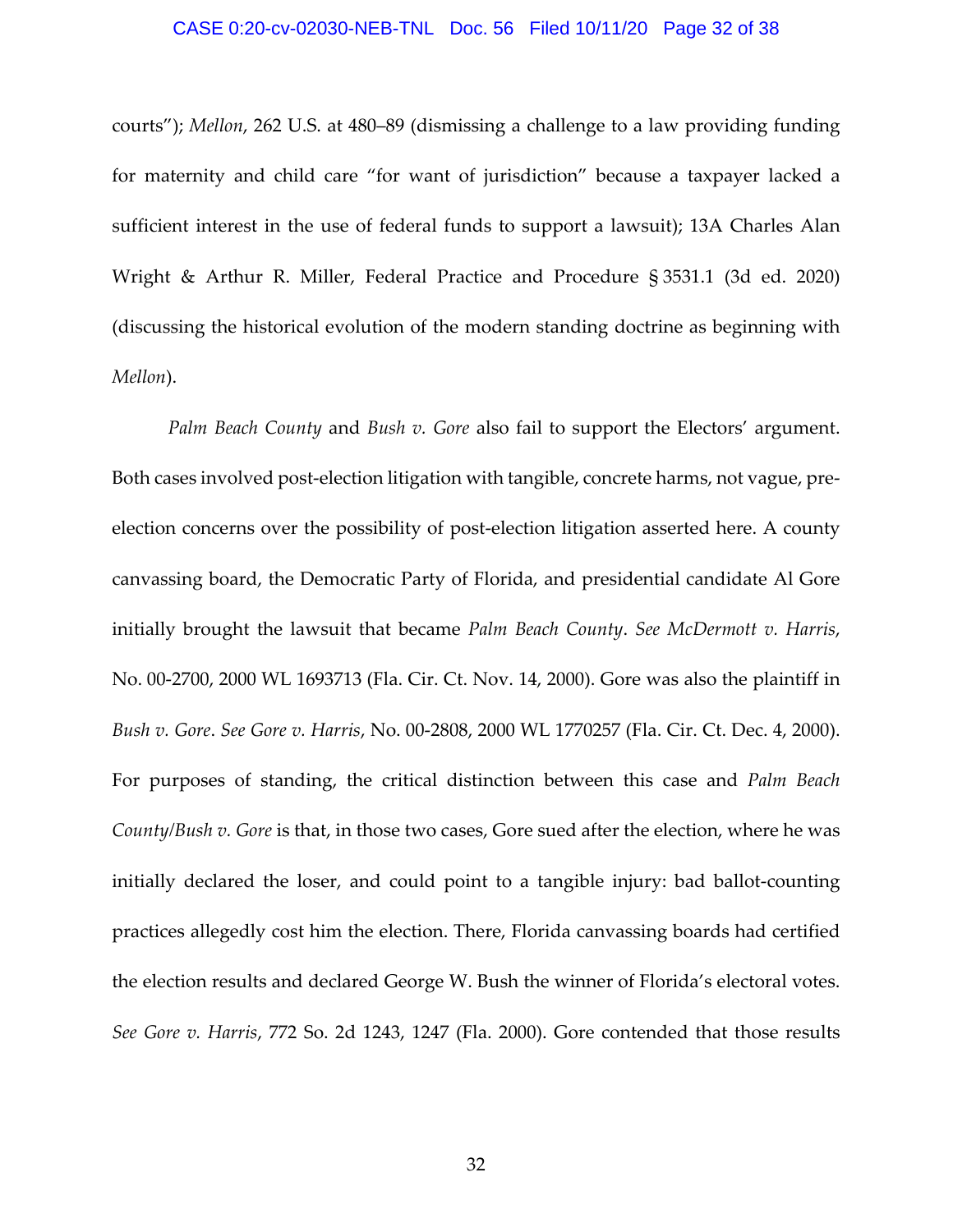#### CASE 0:20-cv-02030-NEB-TNL Doc. 56 Filed 10/11/20 Page 33 of 38

included illegal votes and omitted legal votes, and that the number of votes in question could change the outcome of the election. *Id.*

In contrast, any injury the Electors have alleged they may suffer is, at this point, conjectural and hypothetical—it is not specific to them, and is not actual, imminent, or concrete. *Lujan*, 504 U.S. at 560. The Court cannot reasonably infer any nexus between the entry of the Consent Decree and a diminished likelihood of their service as presidential electors.

On the other hand, multiple scenarios demonstrate that counting ballots postmarked on or before Election Day but received afterwards will not inflict such harm. For instance, if the Minnesota popular vote ends in a landslide in favor of either party, where the number of absentee ballots received after Election Day is less than the difference between the winning and second‐place candidates, the challenged ballots likely would not impact which set of electors would represent Minnesota, and the Electors would suffer no injury.19 Additionally, it is equally possible that more of the challenged ballots will be cast in *favor* of the Electors' candidate;20 in that case, the Electors

<sup>&</sup>lt;sup>19</sup> For example: Minnesota election officials receive 50,000 timely postmarked ballots after Election Day. Candidate A wins Minnesota's popular vote by 100,000 votes over Candidate B. Regardless of the contents of the late absentee ballots, Candidate A wins. In either circumstance, the Electors are not harmed because the outstanding absentee ballots cannot change the results of the election.

<sup>&</sup>lt;sup>20</sup> The Electors have given the Court no reason to infer, much less conclude, that the challenged absentee ballots would tend to favor one candidate or the other. To the extent that such evidence could be produced, it is likely to be based on empirical evidence from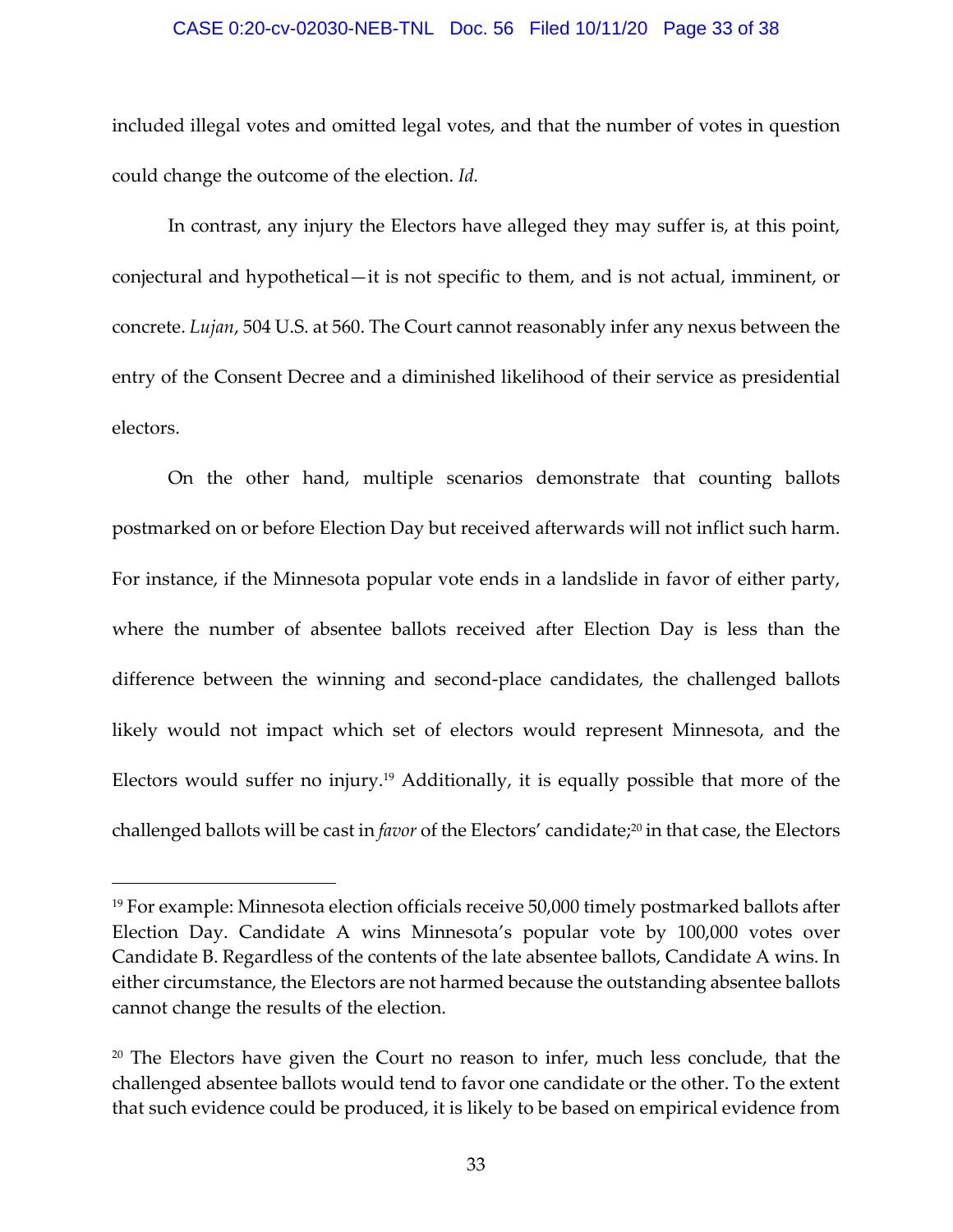#### CASE 0:20-cv-02030-NEB-TNL Doc. 56 Filed 10/11/20 Page 34 of 38

would benefit from ballots received after Election Day. The Electors' claim rests upon the implied assumption that counting absentee ballots received after Election Day will decide the election against their candidate. The Court cannot find standing in an implied and theoretical assumption.

#### *B. The Electors Also Lack Prudential Standing*

Even if the Electors had established Article III standing, they also lack prudential standing because they are asserting the rights of third parties—not their own. Apart from Article III standing, courts also decline to reach the merits of a case when the plaintiff lacks prudential standing.

As a general rule, a litigant may only assert his or her own rights, not the rights of others. *Craig v. Boren*, 429 U.S. 190, 193–94 (1976). The rule is not absolute, however, as there are circumstances in which a litigant has standing to assert the rights of another. *Kowalski*, 543 U.S. at 129–30. To satisfy this exception, a plaintiff first must have a "close relationship" with the party whose rights he or she seeks to assert. *Id.* at 130. The third party also must be hindered in some way that limits his or her own ability to assert those rights. *Id.*

Secretary Simon and the Alliance argue that the Electors assert claims of injury that the Minnesota Legislature and Congress suffered, not themselves. (ECF No. 35

previous elections, none of which are necessarily generalizable to the current election, which is expected to see record participation in absentee voting due to the pandemic. (Mayer Decl. at 3; ECF No. 39‐1, Ex. 26.)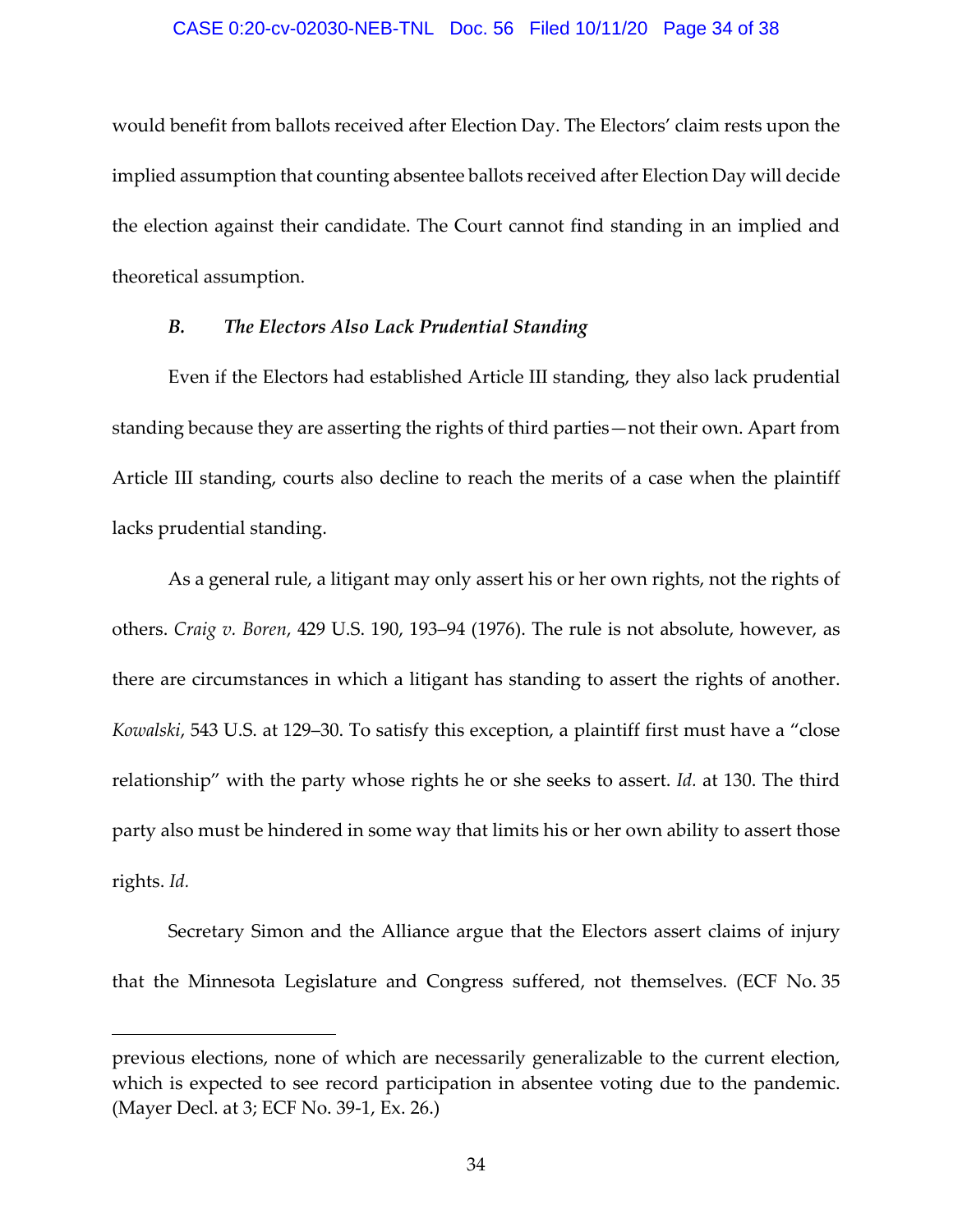("Secretary's Br.") at 13–16; Intervenors' Br. at 26–29.) The Court agrees. Regarding Count I, the Electors maintain that the Electors Clause delegates the power to select presidential electors to the state legislature only—a power it cannot delegate—and Secretary Simon usurped that power by entering into the Consent Decree. U.S. Const. art. II, § 1, cl. 2. But even if the Secretary's actions were a usurpation of power and violated the Electors Clause, the Minnesota Legislature and Congress suffered the injury, not the Electors. Only a state legislature may bring a claim for a violation of the Elections Clause. *Corman*, 287 F. Supp. 3d at 573 (addressing U.S. Const. art. I, § 4, cl. 1). Because Elections Clause and the Electors Clause have "considerable similarity," this same logic applies to the Electors Clause. *Ariz. State Leg*., 576 U.S. at 839 (Roberts, C.J., dissenting).

As for Count II, the Electors claim that Secretary Simon, by entering into the Consent Decree, contravened an act of Congress setting Election Day. (Pl. Br. at 12–14.) Similar to Count I, if anyone was injured by Secretary Simon entering into the Consent Decree, it was Congress, not the Electors.

Finally, the exception to the rule against raising the rights of third parties does not apply here. First, no close relationship exists between the Electors and the Minnesota Legislature. Although Lucero is a member of the Minnesota House of Representatives, the Electors do not argue, nor could the Court find, that this establishes a close relationship. *See Va. House of Delegates v. Bethune‐Hill*, 139 S. Ct. 1945, 1953 (2019) (noting that individual legislators lack standing to assert the "institutional interests of a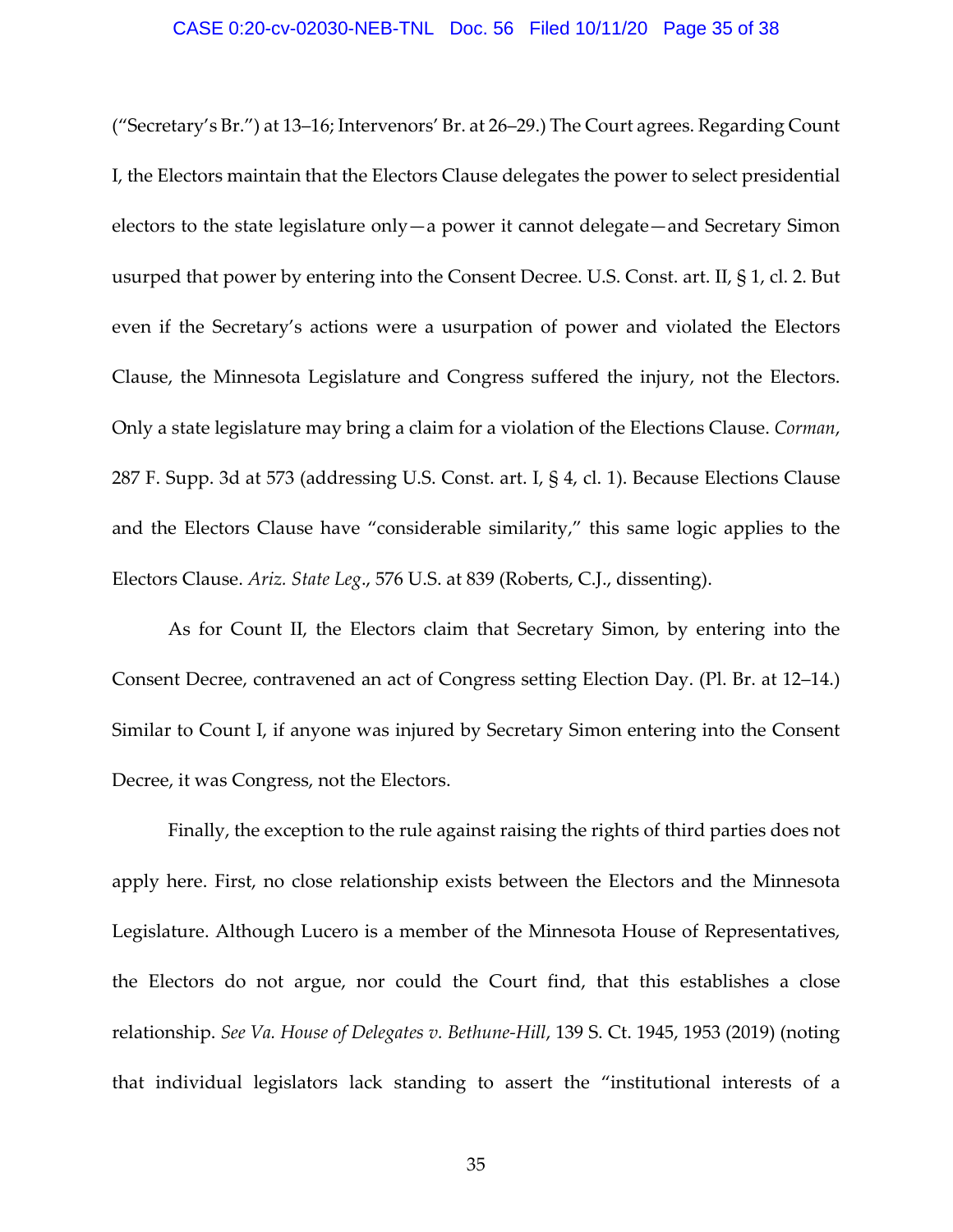#### CASE 0:20-cv-02030-NEB-TNL Doc. 56 Filed 10/11/20 Page 36 of 38

legislature."); *cf. Raines v. Byrd*, 521 U.S. 811, 829 (1997) (holding that individual Senators lacked standing to challenge an institutional injury to the Senate). Second, the Electors have not alleged that the Minnesota Legislature is in any way hindered in, or prevented from, protecting its own interests. Thus, the Electors have not established prudential standing.

In an attempt to avoid this conclusion, the Electors argue that their claims involve "the Constitution's federalism provisions," (Reply at 17), and therefore they have prudential standing under *Bond v. United States*, 564 U.S. 211 (2011). In *Bond*, the Supreme Court held that a litigant has prudential standing where she "challenge[s] a law enacted in contravention of constitutional principles of federalism." *Id.* at 223–24. There, the criminal defendant had prudential standing because she was challenging a federal statute that infringed on the state's police powers in contravention of the Tenth Amendment. *Id.* at 225.

The Electors' reliance on *Bond* falls short because they do not allege a violation of the principles of federalism. The Constitution delegates certain authority to regulate presidential elections to the states. U.S. Const. art. II, § 1, cl. 2. The Electors allege violations of that authority, rather than powers reserved to the states under the Tenth Amendment. Indeed, as the Electors note, states have no inherent power regarding federal elections. *See Gonzalez v. Arizona*, 677 F.3d 383, 392 (9th Cir. 2012) ("In contrast to the Supremacy Clause, which addresses preemption in areas within the statesʹ historic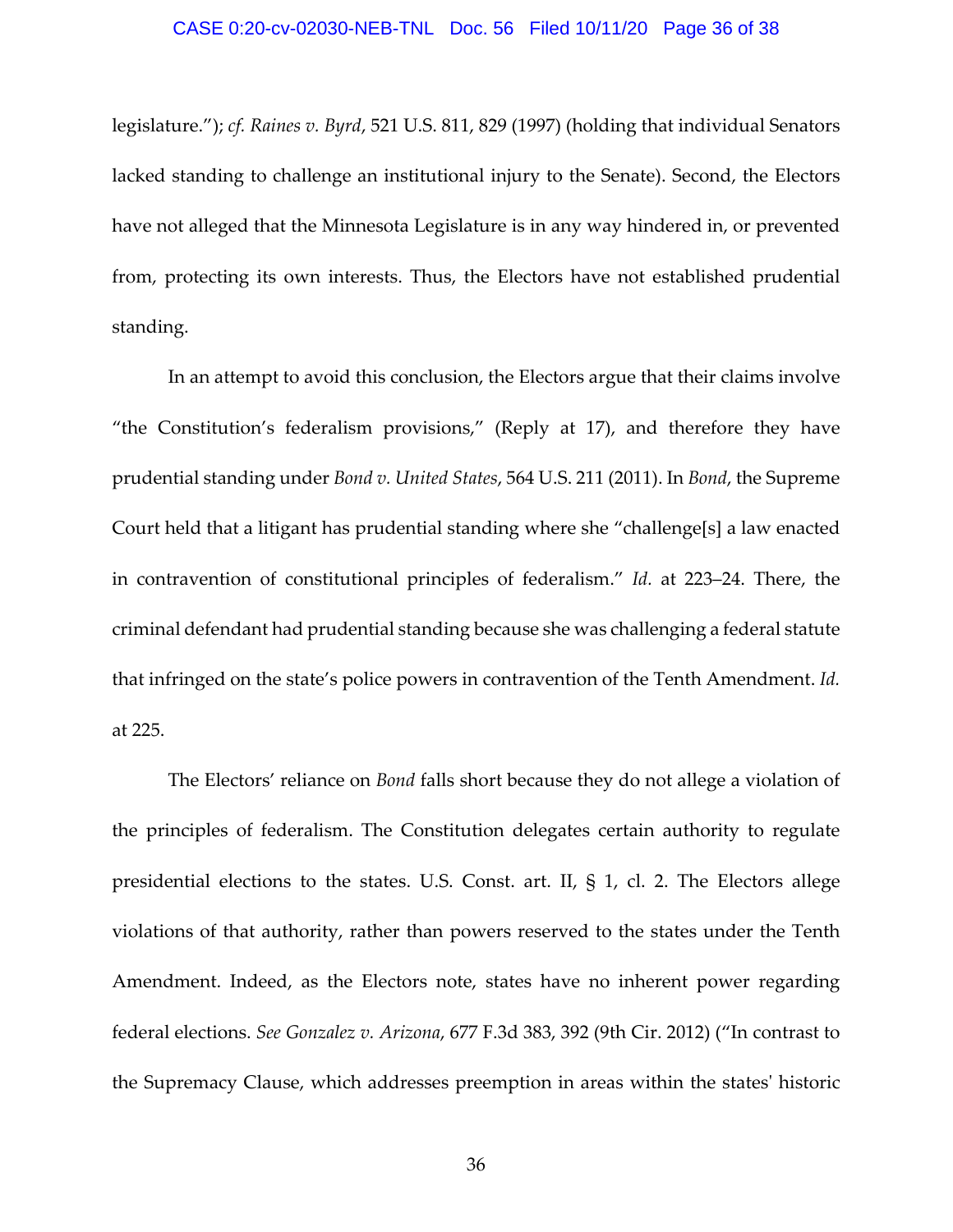#### CASE 0:20-cv-02030-NEB-TNL Doc. 56 Filed 10/11/20 Page 37 of 38

police powers, the Elections Clause affects only an area in which the states have no inherent or reserved power.");<sup>21</sup> (Pl. Br. at 11 ("This power [to regulate presidential elections] is neither inherent no[r] preserved under the Tenth Amendment.").) The Consent Decree did not invade any Minnesota interest that the Tenth Amendment protects and thus no federalism concerns are at play here that would make *Bond* relevant. Accordingly, *Bond* does not support a finding that the Electors have prudential standing.

For these reasons, the Court concludes that the Electors lack prudential standing to bring either of their claims.

#### **II. Other Issues**

Standing is "a jurisdictional prerequisite that must be resolved before reaching the merits of a suit." *City of Clarkson Valley v. Mineta*, 495 F.3d 567, 569 (8th Cir. 2007). Because the Court finds that the Electors do not have standing, the Court lacks jurisdiction and does not make any findings on the multitude of additional issues this case presents, such as: whether the Court should abstain under *Pennzoil Co. v. Texaco, Inc.*, 481 U.S. 1 (1987); whether the *Purcell* principle counsels against the Court issuing an injunction so close to the election, *Purcell v. Gonzalez*, 549 U.S. 1 (2006); whether this suit is an improper collateral attack on the State Court Order; and whether the Electors satisfy the factors a

<sup>21</sup> Although *Gonzalez* addressed the Article I Elections Clause, the same logic applies to the Article II Electors Clause. *Ariz. State Leg*., 576 U.S. at 839 (Roberts, C.J., dissenting).